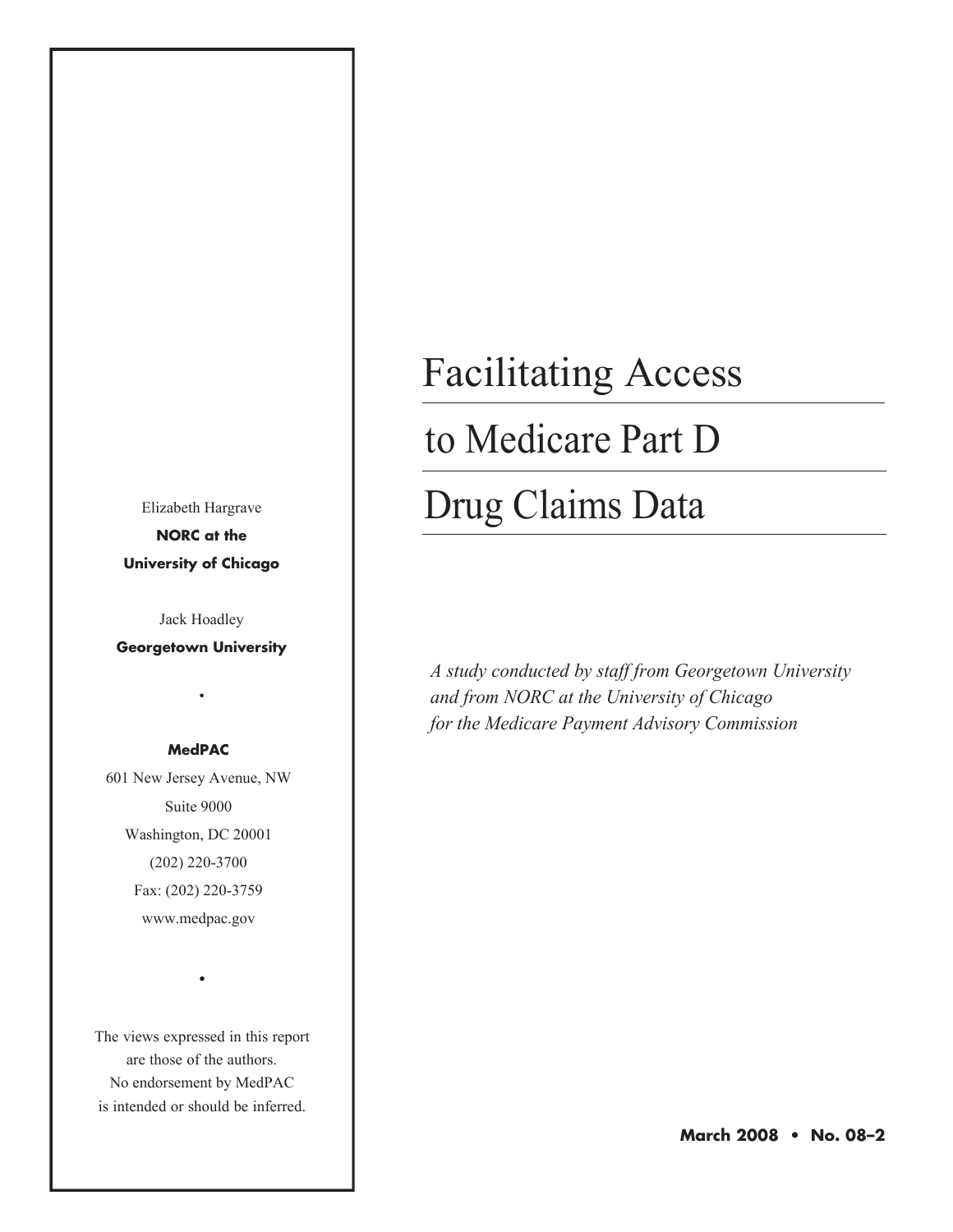

## **Facilitating Access to Medicare Part D Drug Claims Data**

### **FINAL REPORT**

SUBMITTED TO:

**MEDICARE PAYMENT ADVISORY COMMISSION RACHEL SCHMIDT, PROJECT OFFICER**

PRESENTED BY:

**ELIZABETH HARGRAVE NORC AT THE UNIVERSITY OF CHICAGO**

**JACK HOADLEY GEORGETOWN UNIVERSITY**

**NATIONAL OPINION RESEARCH CENTER (NORC) AT THE UNIVERSITY OF CHICAGO 4350 EAST-WEST HIGHWAY BETHESDA, MD 20814 (301) 634-9327**

MARCH 20, 2008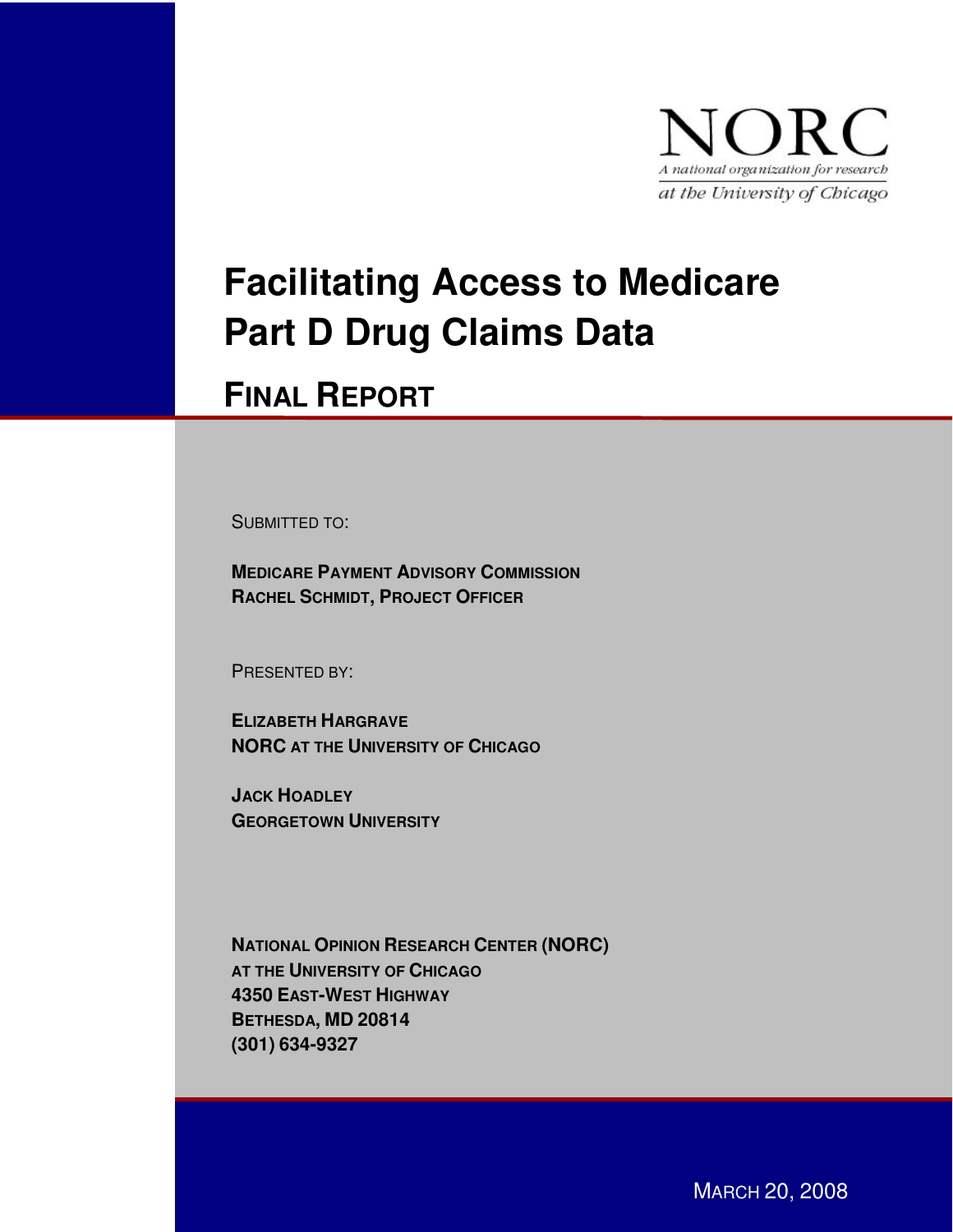### FACILITATING ACCESS TO MEDICARE PART D DRUG CLAIMS DATA

#### **EXECUTIVE SUMMARY**

Based on its current interpretation of law, the Centers for Medicare and Medicaid Services (CMS) is using drug claims data only for plan payment purposes. Under this strict interpretation of the allowable uses of the data, CMS, congressional agencies, and other researchers are not able to fully evaluate and oversee the Part D program that serves 24 million people at an annual cost of about \$50 billion. In addition, the current restrictions prevent the Centers for Disease Control (CDC) and the Food and Drug Administration (FDA) from using the data to detect trends in epidemiology and drug safety.

In its March 2008 report to Congress, the Medicare Payment Advisory Commission (MedPAC) called on the Congress to take action making the Part D claims available "regularly and in a timely manner to congressional support agencies and selected executive branch agencies for purposes of program evaluation, public health, and safety." CMS and other federal agencies have an urgent need for these data, which are critical to understanding the successes and failures of the Medicare drug benefit. Access to the drug claims will provide researchers and policy analysts the opportunity to study carefully options for improving the benefit's design before making decisions about program changes. Furthermore, the claims data can be used to study whether access to drugs through Part D is improving the care provided to Medicare beneficiaries and how this care can be further improved with a closer look at whether drugs are being used safely and effectively.

This report examines how concerns of stakeholders about this potential data release can be addressed through many of the current protections in place for other Medicare claims data. It also explores additional protections that could address stakeholder concerns further while still making data available to improve the Medicare program and advance public health more generally. Current data policies in place at CMS are generally considered adequate for protecting other Medicare data, but the law establishing the Part D drug benefit created new challenges and requires new policy decisions regarding the disclosure of certain kinds of data. This report indicates how existing protections can be applied to drug claims data.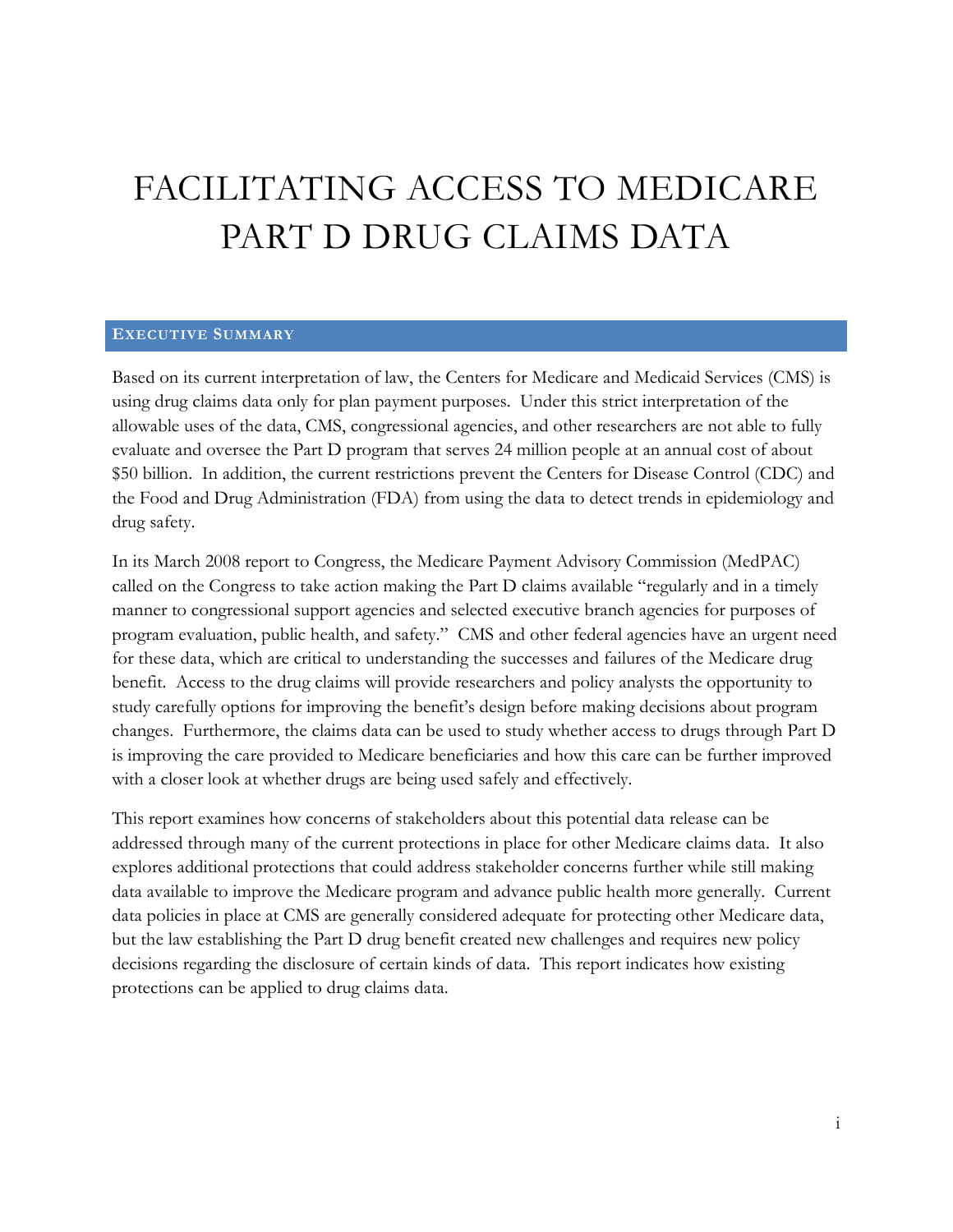#### Research Questions that Require Part D Data

- Part D claims data offer a powerful research tool for a wide array of questions related to both the Medicare program and the public health.
- Basic questions about the Medicare drug benefit cannot be answered easily without access to claims data. They range from simple questions such as how many beneficiaries reach the Part D coverage gap and how many prescriptions are filled for certain types of drugs to broader questions such as whether the availability of drug coverage has reduced the morbidity and mortality of Medicare beneficiaries or has saved money either for the program or individual beneficiaries.
- Claims are also needed to answer policymakers' questions as they seek to make program changes. These questions may include issues of how different benefit designs or formularies influence utilization and out-of-pocket spending, whether beneficiaries change their use of drugs once reaching the coverage gap, and whether drug use varies geographically.
- Finally, the 24 million beneficiaries with Medicare drug coverage offer a significant opportunity to monitor both drug safety issues and potential public health concerns.

#### Protecting Beneficiary Privacy

- Like other Medicare claims data, drug claims include personal health care information. Although some stakeholders have questioned whether releasing claims data would raise new privacy concerns, protections already in place should address these concerns.
- Currently, researchers seeking to use Medicare claims data for Parts A and B must comply with a variety of requirements and go through a review process before data are released.
- Whenever possible, these data are released without individual identifying information, for example, by linking claims with an encrypted identifier before releasing them.
- Furthermore, researchers must demonstrate that their research is based on a strong research design and would advance the public interest, not a private commercial interest. Results of such research must be published, and any reports must ensure that results are not identifiable in any way at the individual level.
- Each request for data includes a signed data use agreement with CMS and includes significant penalties for any misuse.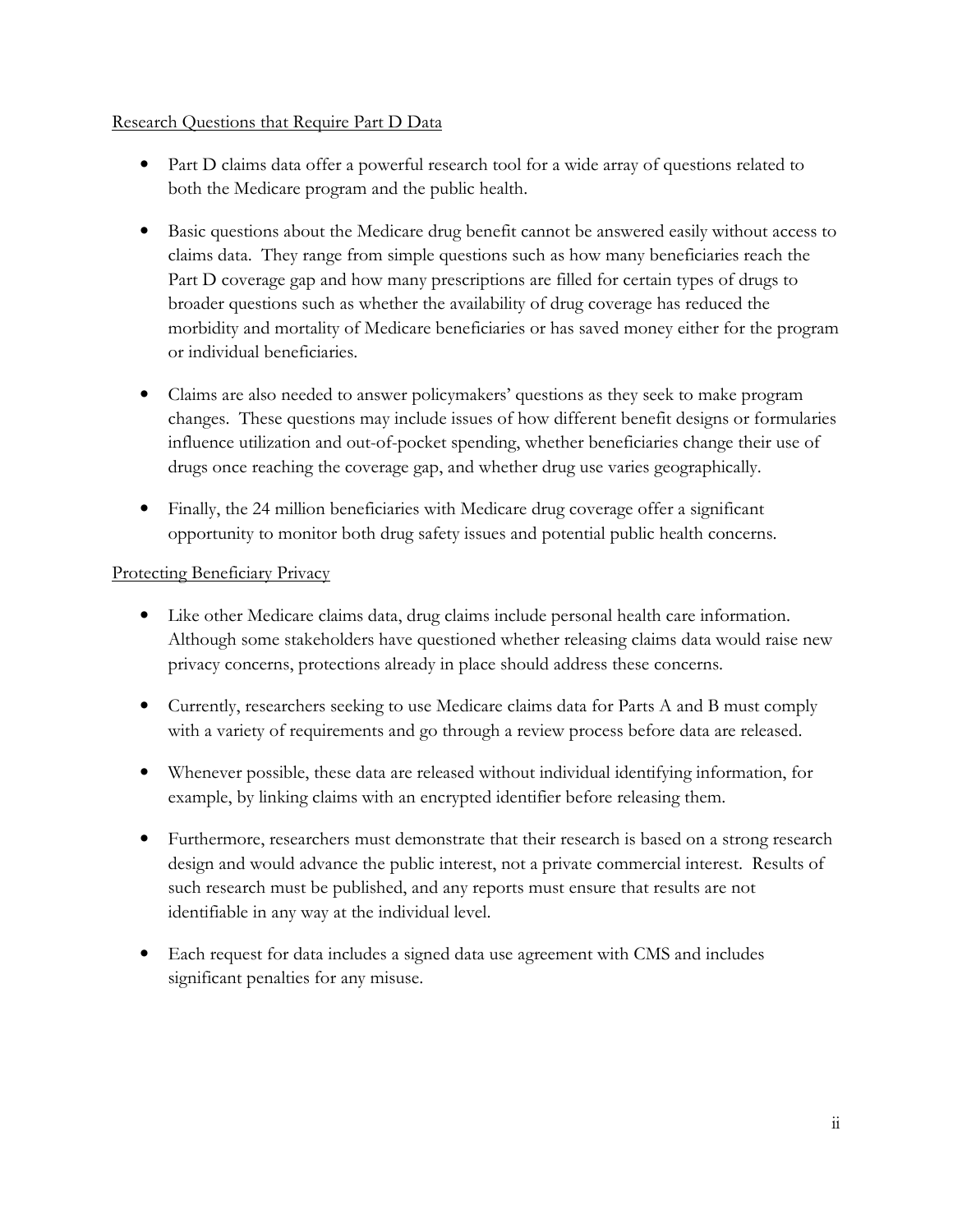#### **Addressing Provider Privacy**

- Under current Medicare policies, researchers may release data in ways that identify hospitals and other institutional providers. In fact, Medicare includes provider-specific measures on hospitals, home health, and nursing homes on its website as a tool for consumers.
- By contrast, individual physician profiles cannot currently be published, even though researchers may work with datasets that identify physicians in order to reach more general results.
- However, CMS is seeking legislative authority to allow release of physician-specific information. A lawsuit filed by Consumers' CHECKBOOK that would force the release of this information is also pending. The organization argues that the public interest would be served through a web-based resource to report on individual physicians. Furthermore, the Administration has proposed making available physician-specific quality and efficiency data.
- The status of allowing individual physicians to be profiled with drug claims data for public purposes will likely depend on the resolution of the question for other Medicare claims. If physician-specific information is released, however, the requirement that claims data be used only for non-commercial purposes would prevent pharmaceutical companies from obtaining the data to target detailing activities.

#### Proprietary Concerns of Drug Plans

- The private drug plans that offer drug benefits under Part D are generally different from other providers represented in Medicare claims, because they consider their prices and other practices to be proprietary.
- Much price and plan practice information is already publicly available. Plan formularies, benefit designs, and utilization management rules are currently available on Medicare's Plan Finder website and through formulary public use files. Information on prices is excluded from the public use files, although it is available on a drug-by-drug basis (with some imputed values) on the Plan Finder. Furthermore, some plans provide researchers access to their own data, creating a precedent for research use.
- Drug claims include slightly more price information than the Plan Finder: the full price of each prescription is broken out into an ingredient price and a dispensing fee, along with the amount paid by the beneficiary, the plan, and any third party payments.
- The prices that plans include on drug claims do not reflect the rebates paid to them by manufacturers. Plans are concerned that releasing claims data sets a precedent for releasing rebate data. But CMS has not announced any plans to make Part D rebates available, and has strongly protected rebate data that it collects in the Medicaid program.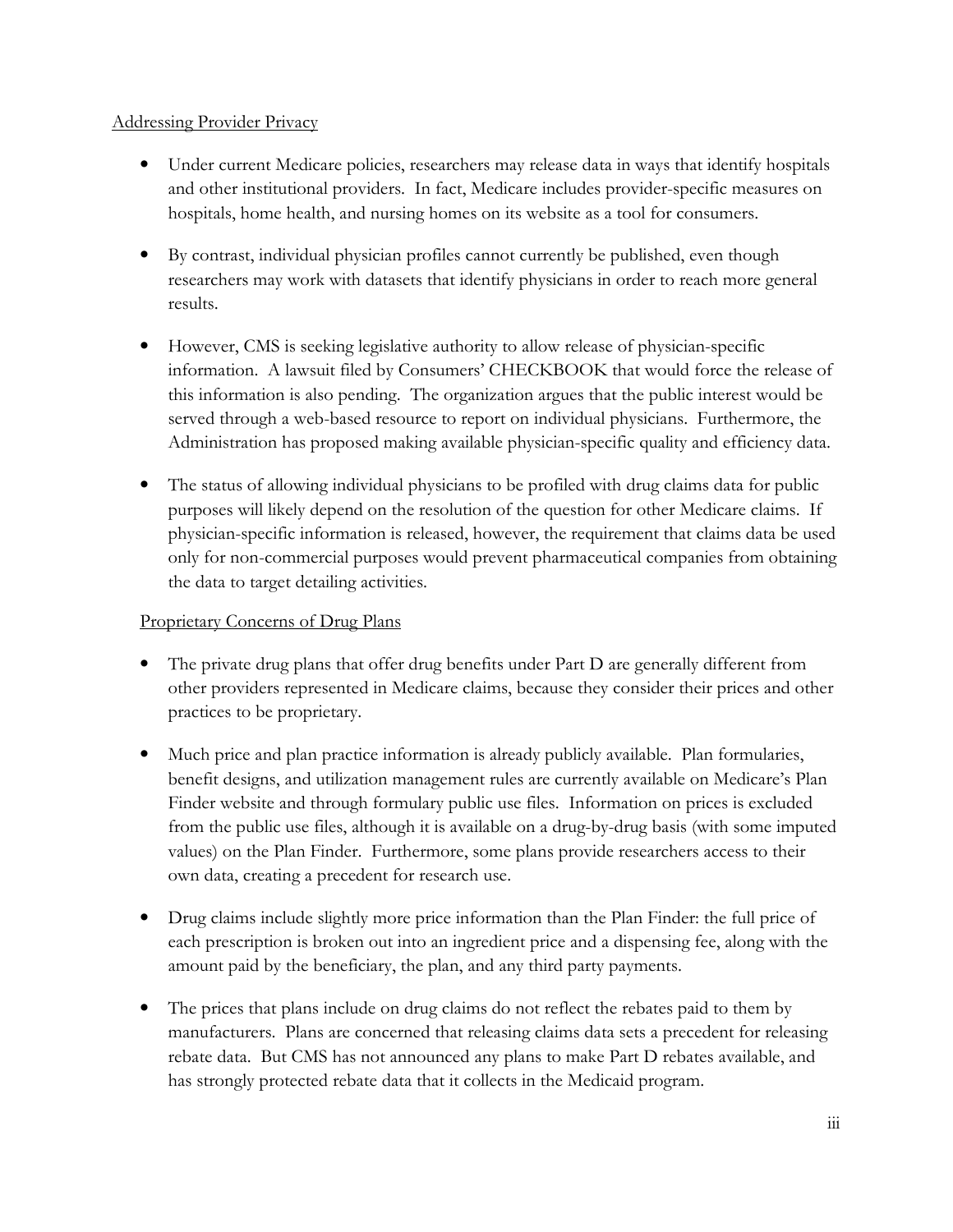- Drug-specific price disclosures are by far the greatest concern for plans. Some in the industry go further and argue more broadly that all plan practices, such as utilization management strategies, are fundamentally proprietary. They do not welcome plan-to-plan comparisons of these practices. Others respond that this position is overly protective. One of the most challenging policy questions is how evaluation and oversight research can examine actions of specific plans without revealing information that is truly proprietary.
- Regardless of whether Medicare decides to allow research that publicly identifies plans, plan identifiers and prices will be required as inputs to answer some important research questions about Part D. The public clearly has a compelling interest in understanding how taxpayer dollars are being spent in ways that require the use of these data.

#### How Data Protections Could Address Plan Concerns

- Access to drug claims data for federal agencies, including fully identified information on plans, seems critical for oversight and evaluation of the drug benefit. As such, the needs of the federal government seem to take precedence over plan concerns about protecting proprietary information, particularly since these federal agencies share concerns about not releasing information that would harm the program.
- Beyond data uses by federal agencies, Medicare policies that limit research to qualified researchers doing studies with a broad public interest would help to limit data availability to appropriate uses. Under current policy, CMS would not make proprietary information available to competing plans or to drug manufacturers.
- Furthermore, Medicare's policy of releasing only the "minimum necessary data" for any project should also help address stakeholder concerns. Many research projects do not require drug prices or plan names. For example, research addressing the impact of drug use on other health services or comparing the effectiveness of alternative therapies typically does not need prices at the individual drug level or the identity of plans.
- Research questions on the effectiveness of different plan or formulary designs might require that researchers know the identity of the drug plans, but might not require that results be published in a way that identifies plans. Still, the small number of organizations offering drug plans may allow a reader to deduce organizational identities even if not identified in published results.

#### Additional Approaches to Addressing Stakeholder Concerns

• Medicare could restrict some data elements to a subset of users, comparable to the current rules that restrict rebate data collected by Medicaid to limited uses by the Department of Health and Human Services and certain congressional support agencies.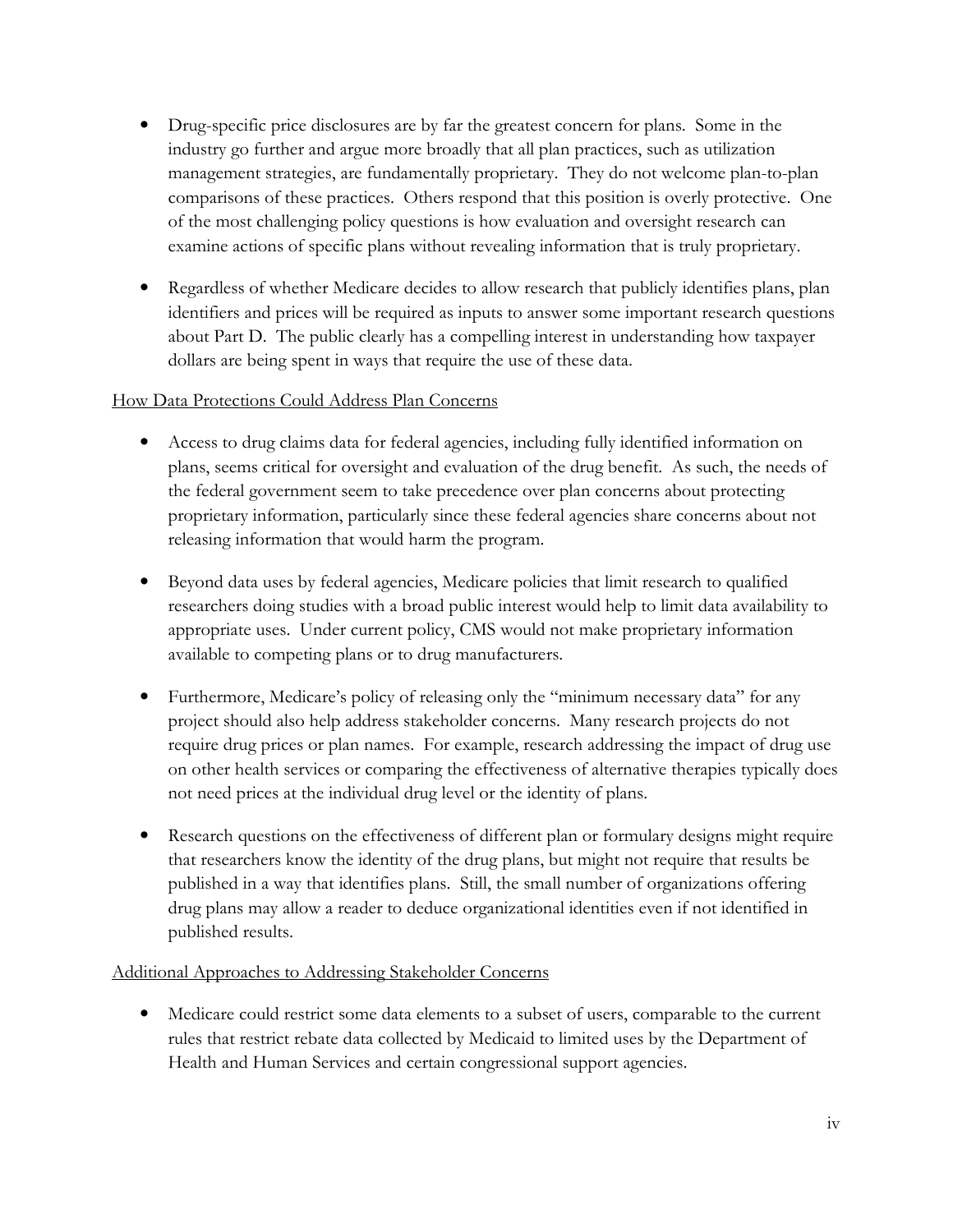- Medicare could increase current protections by requiring that researchers receive training on  $\bullet$ appropriate use of claims data and on the steps necessary for protecting sensitive data. The agency could also perform audits of selected data users or increase sanctions for misuse to help ensure appropriate data security.
- Medicare could institute a system of data centers or a web-based data enclave for use of claims data. Such steps provide stronger protection than shipping data to the researcher.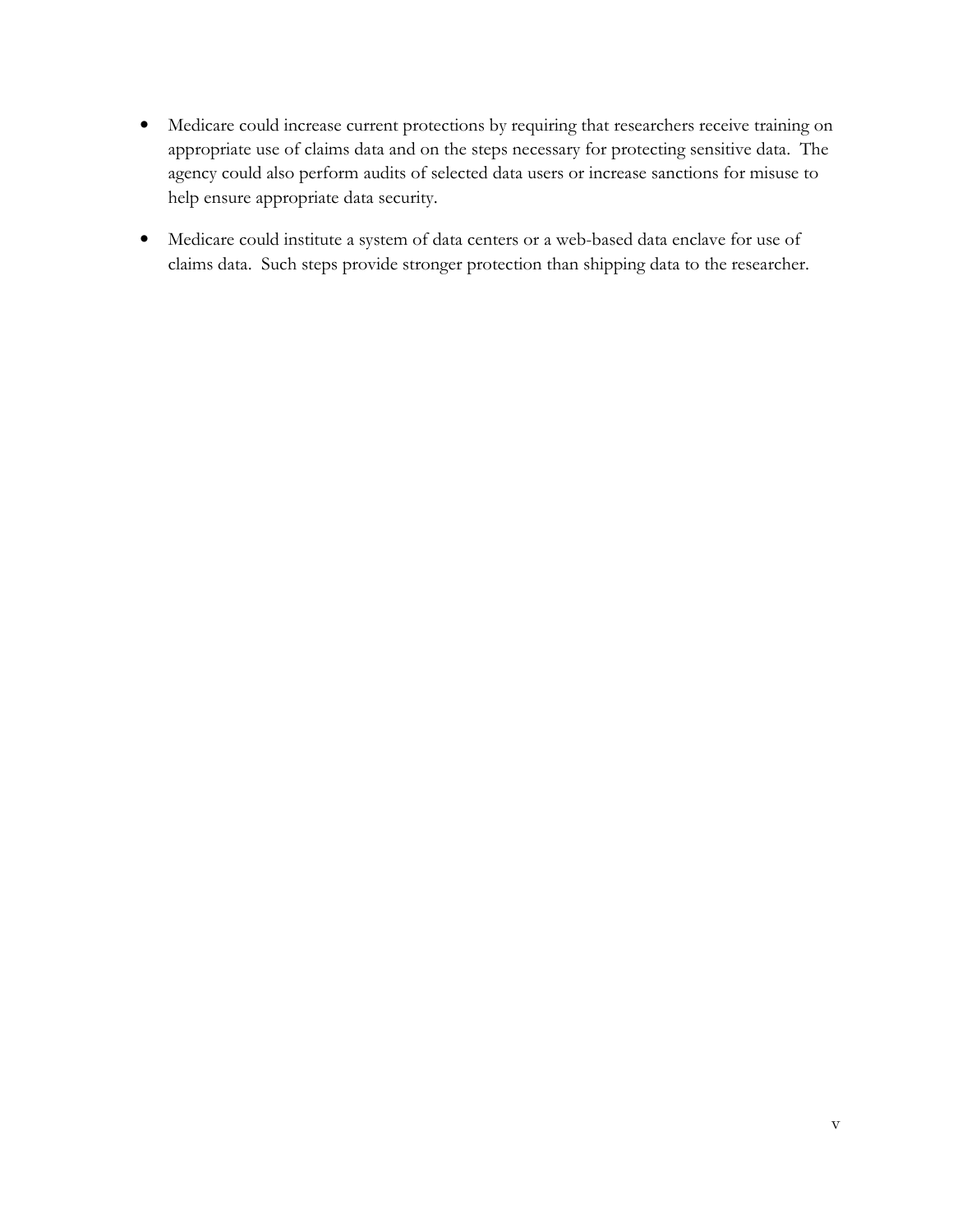#### **INTRODUCTION**

Based on its current interpretation of the statutory language in the Medicare Modernization Act, the Centers for Medicare and Medicaid Services (CMS) is using drug claims data only for plan payment purposes. Under this strict interpretation of the allowable uses of the data, CMS, congressional agencies, and other researchers are not able to fully evaluate and oversee the Medicare Part D drug benefit.

The Medicare Payment Advisory Commission (MedPAC), in its June 2005 report to the Congress, included a recommendation that CMS should make Part D claims data available to congressional support agencies to enable them to report to the Congress on the drug benefit's impact on cost, quality, and access. In its March 2008 report, MedPAC reiterated and strengthened its call for claims data availability with the following recommendation for congressional action to make these data available for its use and use by other federal agencies:

The Congress should direct the Secretary to make Part D claims available regularly and in a timely manner to congressional support agencies and selected executive branch agencies for purposes of program evaluation, public health, and safety.

CMS clearly needs the data for purposes that go beyond payment – to evaluate the Medicare drug benefit and make recommendations about the program. Likewise, congressional support agencies cannot conduct oversight and advise Congress regarding many essential questions about a program that serves 24 million people at an annual cost of about \$50 billion without use of these data. Other government agencies, such as the Food and Drug Administration (FDA) and the Centers for Disease Control (CDC), could use the drug claims data to pursue larger goals of advancing public health and drug safety. Through the latter types of research, the claims data can be used to study whether access to drugs through Part D is improving the care provided to Medicare beneficiaries and how this care further benefit from information on the safe and effective use of drugs. This research is particularly important for the Medicare population, since few drug studies are conducted on elderly individuals or those with disabilities or multiple health conditions. But the research will also benefit populations of all ages.

In October 2006, CMS released a proposed rule that would allow the release of Medicare Part D drug claims data to other government agencies and to researchers in the general public. The agency proposed this rule to clarify statutory ambiguity regarding uses of these data beyond narrow payment-related purposes. As proposed, the rule would place Part D claims data under the same protections currently used for research that uses claims from the rest of Medicare. The agency is currently working on a final version of the rule. If the rule is published and incorporates the policies in the proposed rule, release of the data to both federal agencies and other researchers would follow directly. But in the absence of action by CMS or the Congress, broad use of claims data will be restricted.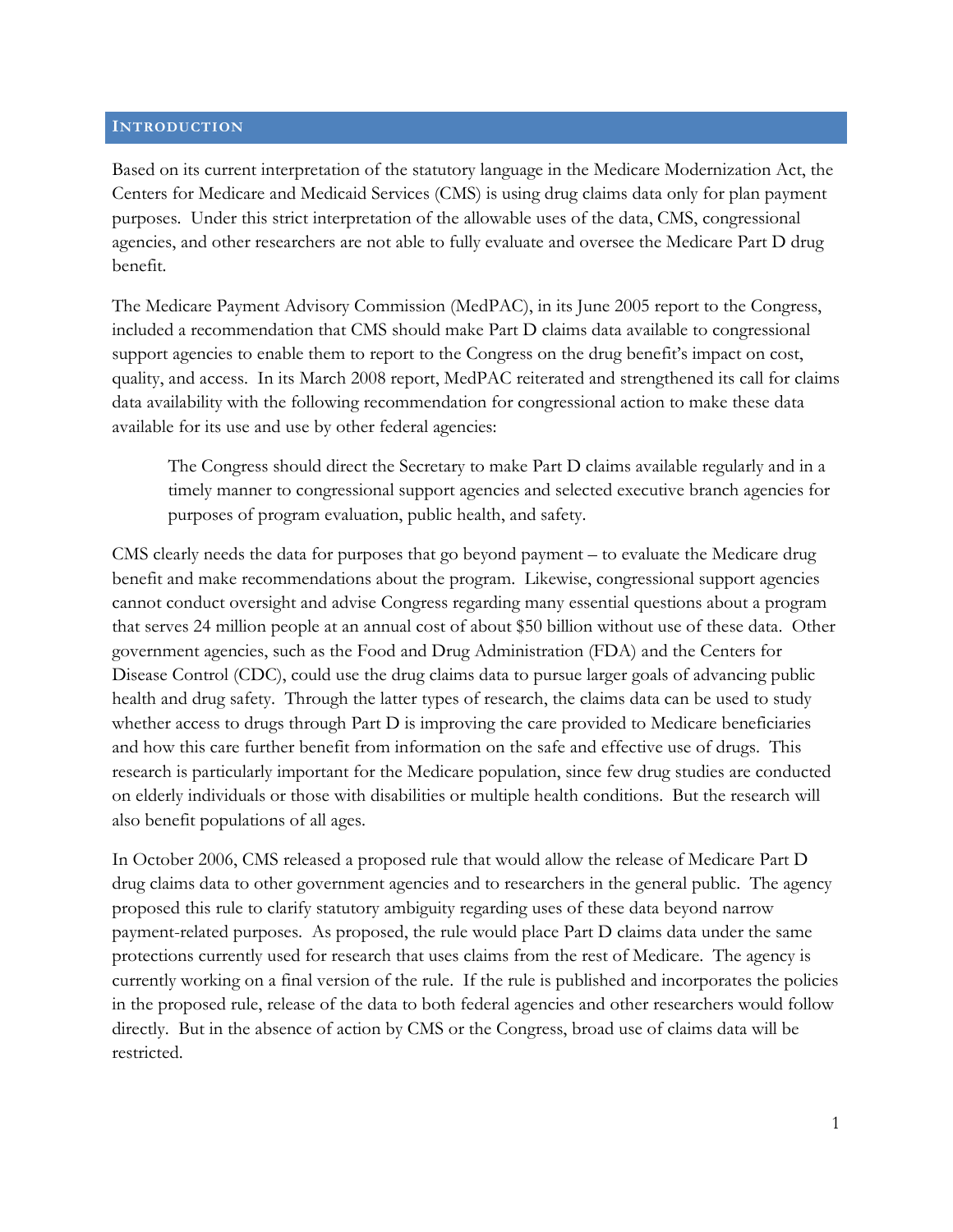Many comments on the rule supported the proposal to make claims data available to researchers outside the government pursuing these topics as well. However, some commenters expressed concerns that the release of drug claims data for research purposes might violate beneficiary privacy, prescriber privacy, and the privacy of proprietary information on plan practices and drug prices. Many commenters urged the agency to identify ways to support the research goals underlying the proposed rule while providing appropriate protections in these areas.

In this report, we examine some of these stakeholder concerns, and assess how current protections for claims data for the rest of Medicare will address those concerns. We also explore some additional protections that could address stakeholder concerns further while still making data available to improve the Medicare program and advance public health more generally.

#### DATA ELEMENTS INCLUDED IN MEDICARE DRUG CLAIMS

CMS currently collects information on every claim paid by a drug plan sponsor. Although the Medicare Part D program is generally a capitated system, not requiring CMS to pay on a transactionby-transaction basis, there are several elements of the program that require CMS to track individual claims. These include the verification of out-of-pocket costs that count toward a beneficiary's catastrophic limit, payment of cost sharing for beneficiaries enrolled in the low-income subsidy, reinsurance payments for plans during the period when a beneficiary is eligible for catastrophic coverage, and risk adjustment of plan payments.<sup>1</sup>

Medicare Part D drug claims data include the following elements<sup>2</sup>:

#### Patient information:

- Health insurance claim number (used to identify the beneficiary and link to other files)
- Patient date of birth
- $\bullet$  Gender
- Date of service
- Beneficiary coverage status

#### Provider information:

- Identification of prescribing health care professional
- Identification of pharmacy where the prescription was filled

<sup>&</sup>lt;sup>1</sup> Greenwald, Leslie. 2007. "Medicare Part D Data: Major Changes on the Horizon." Medical Care • Volume 45, Number 10 Suppl 2, pp. S9-S12.

<sup>&</sup>lt;sup>2</sup> Centers for Medicare and Medicaid Services. October 18, 2006. "Proposed rule: Medicare Program; Medicare Part D Data" [CMS-4119-P], Federal Register Volume 71, Number 201, pp. 61445-61455.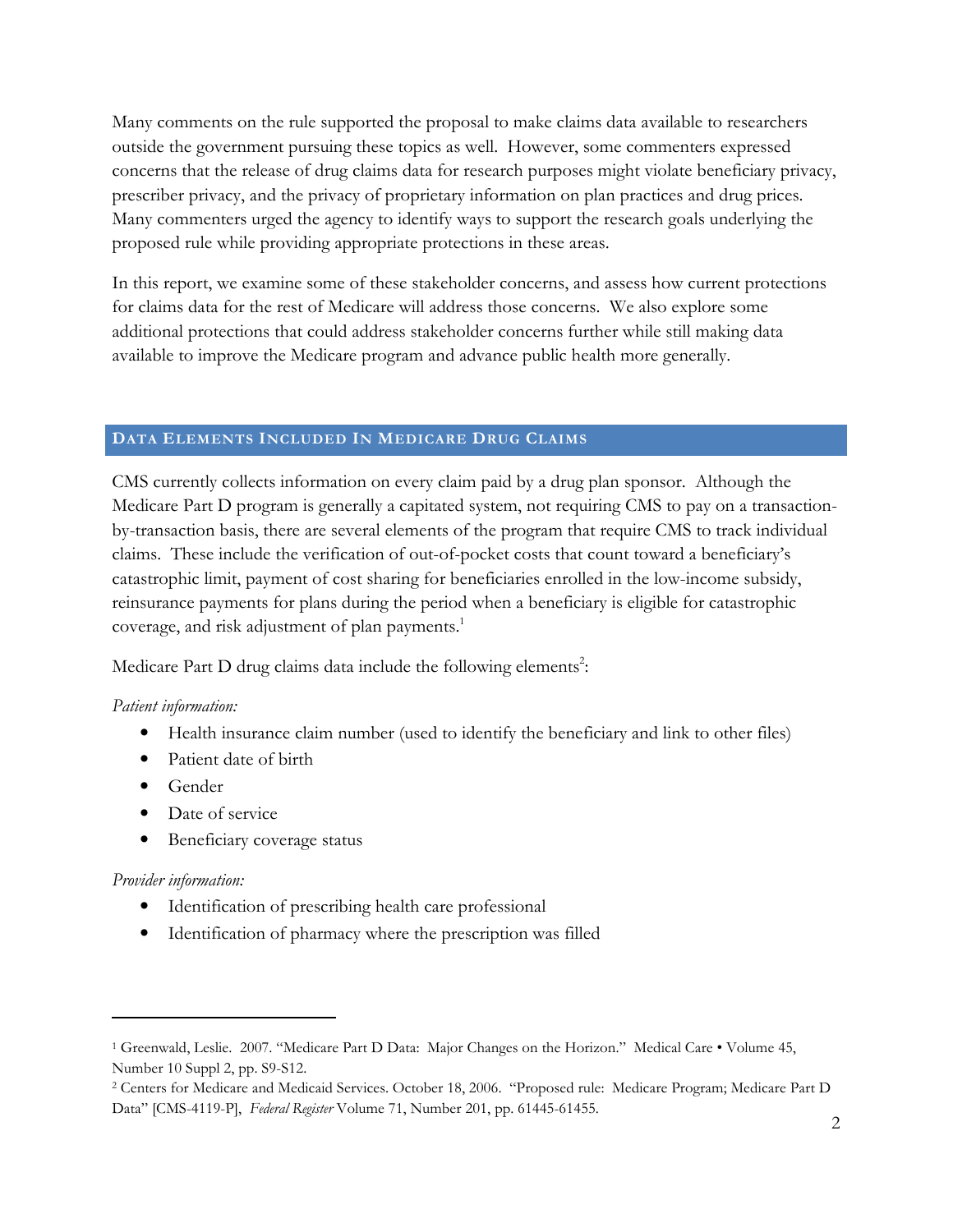#### Plan information:

• Part D sponsor contract number and plan benefit package identification number

#### Information about the prescription drug:

- Identification of dispensed product, using national drug code (NDC) number
- Whether drug was compounded or mixed
- Prescriber's instructions on substitution of generic equivalents  $(e.g., 'disperse as written')$
- Quantity dispensed (e.g., number of tablets, grams, milliliters, or other unit)
- Days supply and fill number
- Dispensing status and whether the fully or partially filled

#### Drug price information:

- Ingredient cost of the product dispensed
- Dispensing fee paid to pharmacy
- $\bullet$ Sales tax

#### Cost sharing information:

- Amount paid by the plan and date paid
- Beneficiary out-of-pocket costs (copayments, coinsurance, deductibles)
- Third party payments, and whether they count toward true out-of-pocket costs (TROOP)
- Whether beneficiary has reached catastrophic threshold; amount below and above threshold
- Low income cost sharing subsidy amount (if any)
- Whether unique pricing rules apply, such as out-of-network or Medicare as Secondary Payer

As outlined in this report, this wealth of information presents both opportunities to learn about the Medicare program – and about health care more generally – at the same time that it poses challenges to confidentiality of information about individuals, prescribers, and businesses. We will discuss the research opportunities, the confidentiality challenges, and ways to address those challenges so that the public can benefit from research using the data without threatening individual privacy, physicians' practice of medicine, or the confidentiality of proprietary information.

In addition to the claims data, CMS also collects a set of aggregate measures from the drug plans. These measures track such areas as exception requests, appeals, generic dispensing rates, and numbers of cases with prior authorization or step therapy. CMS also collects administrative measures such as rebate and claims processing information. These data are used internally by CMS for various administrative and oversight purposes, but are not made available to researchers. Because these measures are all aggregate, there are no individual privacy issues, but they may raise proprietary concerns for plans. This report does not address the research uses of these data, but some of the points of discussion would apply to them as well.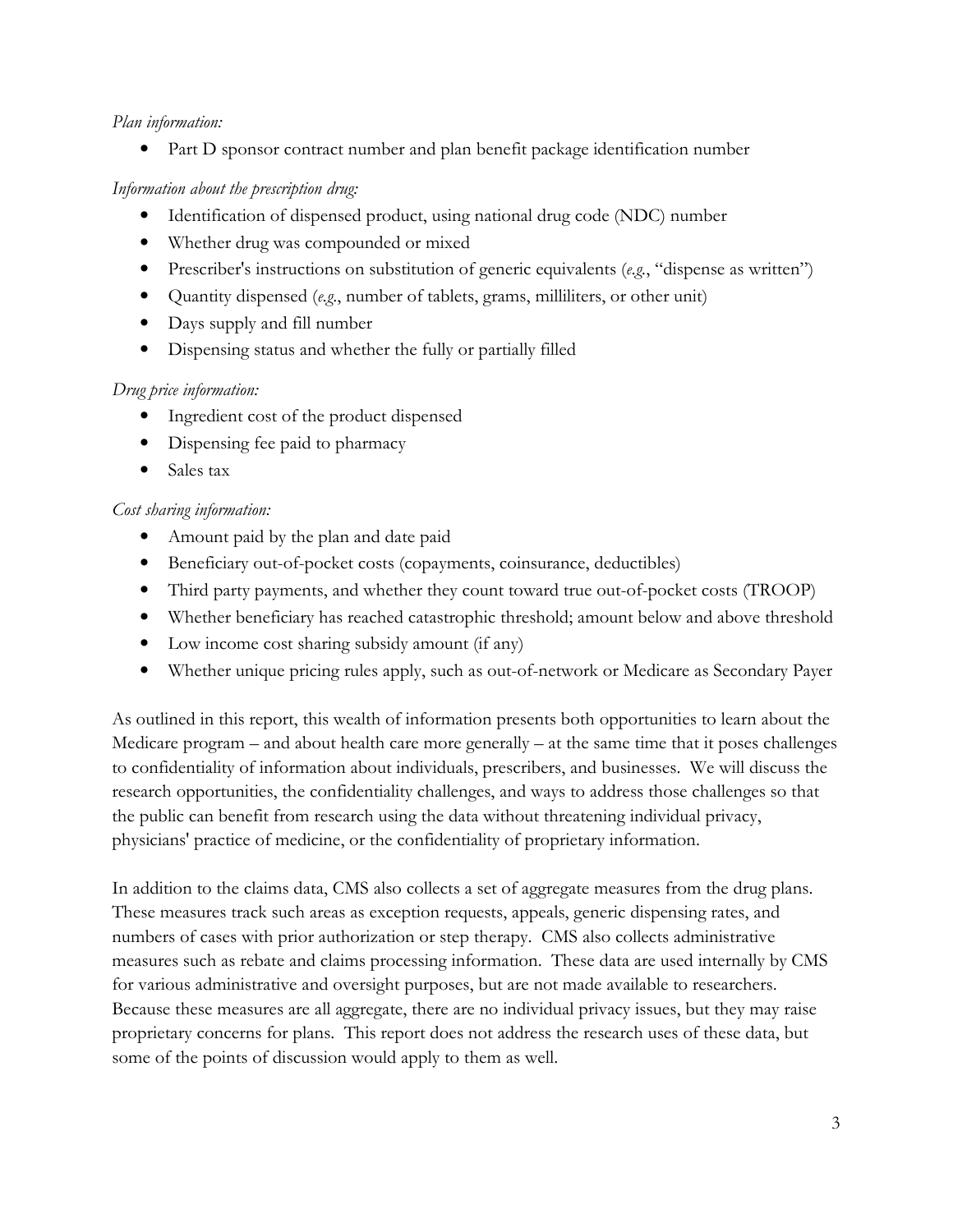#### RESEARCH QUESTIONS THAT REQUIRE DRUG CLAIMS DATA

There are many research questions that cannot be answered at all without access to drug claims data. Even some basic descriptive facts about the program cannot be learned from other administrative data, ranging from how many prescriptions Medicare Part D pays for each year, how many beneficiaries reach the coverage gap, or how much the average beneficiary is paying out of pocket to use the benefit. And while some of these basic facts could be obtained through aggregate data, other questions about whether the drug benefit has any impact on other Medicare expenditures requires linking individual drug claims to claims data on these other services.

There are still more topics on which drug claims data can contribute to a larger body of knowledge, such as using this large body of data to learn more about the safety and effectiveness of the drugs that beneficiaries are using. It is neither feasible nor desirable for CMS alone to undertake this body of research. Thus, if many of these questions are to be answered, data must be made available both inside and outside the agency. In this section, we briefly review some of the areas in which drug claims data are essential or could make a significant contribution. Exhibit 1 summarizes what elements of the claims data would be used to carry out each type of research described in this section.

#### **QUESTIONS RELATED TO PROGRAM OVERSIGHT**

Basic statistics on Part D. Certain basic statistics about Part D would be highly useful for tracking the program but are only available through claims data. For example:

- How many people reach the coverage gap?
- How many prescriptions do Part D enrollees fill for a certain type of drug (e.g., statins)?
- What share of Medicare utilization is for generic drugs, whether measured in terms of the generic share for a particular chemical entity or for a particular drug class?

Evaluating the impact of Part D. Many policymakers have speculated that the costs of the drug benefit may be offset somewhat by reduced spending in other parts of Medicare. Answering some of the questions relating to Part D's impact will require beneficiary drug claims to be linked with records from other parts of Medicare to see the full picture of beneficiaries' spending. Questions include:

- How has access to drugs changed for different groups of beneficiaries (previously uninsured, Medicaid, supplemental)?
- Does availability of drug coverage improve the health status of beneficiaries and reduce their morbidity and mortality?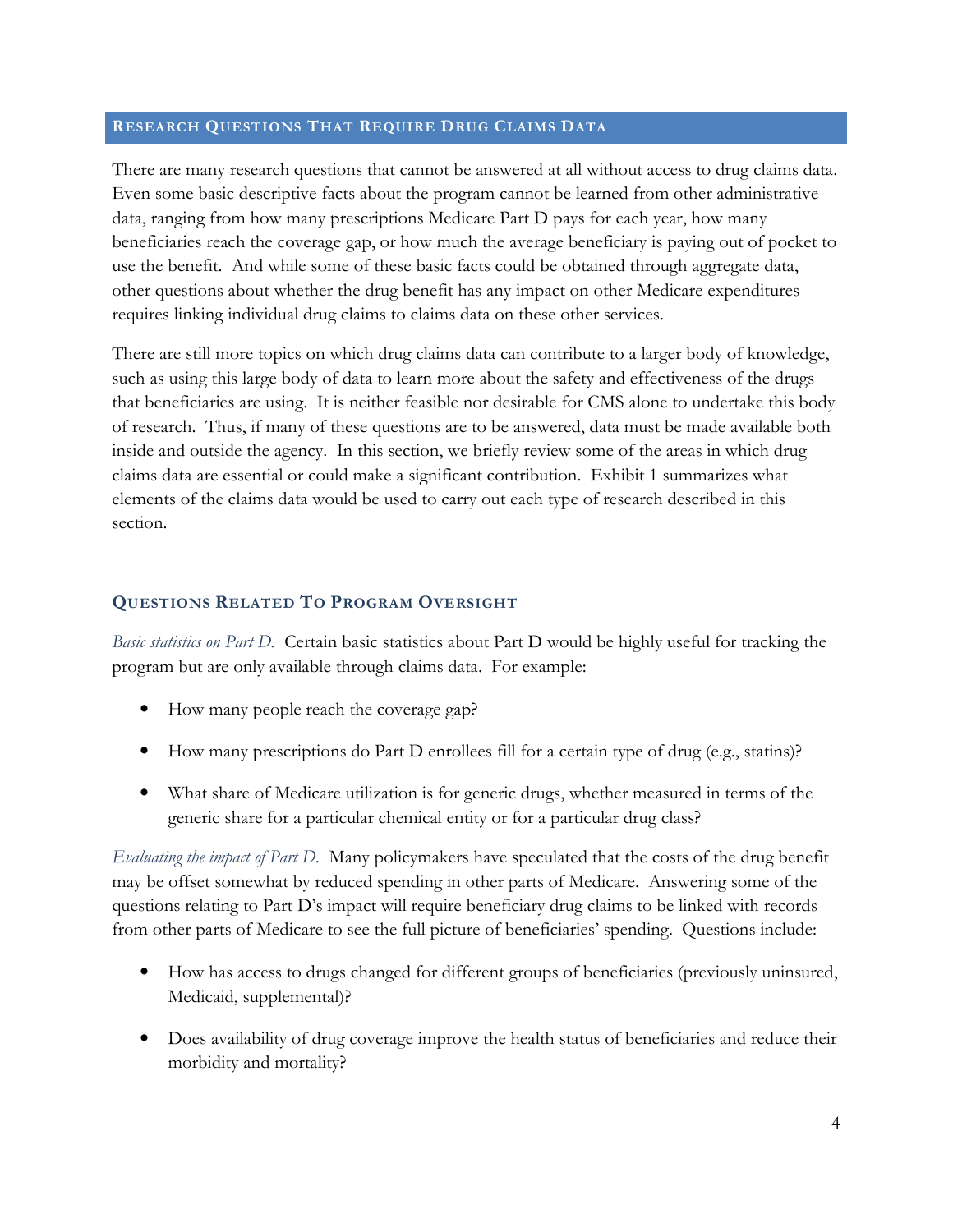#### EXHIBIT 1. MEDICARE DRUG CLAIMS DATA NEEDED TO ANSWER SELECTED POLICY **AND RESEARCH QUESTIONS**

|                                                                                     |                                 | <b>Claims Data</b>       |                         |                    |                    |                |                          |
|-------------------------------------------------------------------------------------|---------------------------------|--------------------------|-------------------------|--------------------|--------------------|----------------|--------------------------|
| <b>Policy or Research Question</b>                                                  | Aggregate Data<br>Plan reported | Beneficiary<br>evel data | Physician<br>level data | Plan level<br>data | <b>Drug prices</b> | Links with A&B | Links with other<br>data |
| <b>BASIC STATISTICS ON PART D</b>                                                   |                                 |                          |                         |                    |                    |                |                          |
| People in coverage gap                                                              | ٠                               | ٠                        |                         |                    |                    |                |                          |
| Prescriptions for a given drug                                                      |                                 | $\bullet$                |                         |                    |                    |                |                          |
| <b>IMPACT OF PART D</b>                                                             |                                 |                          |                         |                    |                    |                |                          |
| How has access to drugs changed?                                                    |                                 | $\bullet$                |                         |                    |                    |                | $\bullet$                |
| Does drug coverage reduce use of other<br>health services or improve health status? |                                 | $\bullet$                |                         |                    |                    | $\bullet$      |                          |
| Does spending on drugs affect other                                                 |                                 | $\bullet$                |                         |                    |                    |                |                          |
| Medicare spending?                                                                  |                                 |                          |                         |                    |                    |                |                          |
| <b>ELEMENTS OF PART D DESIGN</b>                                                    |                                 |                          |                         |                    |                    |                |                          |
| Effects of beneficiary choice                                                       |                                 | ٠                        |                         | $\bullet$          |                    |                |                          |
| Impact of the coverage gap on utilization                                           |                                 | $\bullet$                |                         |                    |                    |                |                          |
| or medical spending                                                                 |                                 |                          |                         |                    |                    |                |                          |
| Impact of Medicaid-to-Medicare shift                                                |                                 | $\bullet$                |                         |                    |                    | $\bullet$      | $\bullet$                |
| Access to prescribed drugs via exceptions                                           |                                 |                          |                         |                    |                    |                |                          |
| and appeals                                                                         |                                 |                          |                         |                    |                    |                |                          |
| Achieving favorable drug prices                                                     |                                 |                          |                         | $\bullet$          | $\bullet$          |                |                          |
| <b>PAYMENT ISSUES</b>                                                               |                                 |                          |                         |                    |                    |                |                          |
| Use and spending by region                                                          |                                 | $\bullet$                |                         |                    |                    |                |                          |
| Are payments and risk adjusters                                                     |                                 |                          |                         |                    |                    | 6              |                          |
| accurate?<br><b>COST ESTIMATES AND IMPACT</b>                                       |                                 |                          |                         |                    |                    |                |                          |
| <b>ANALYSIS</b>                                                                     |                                 |                          |                         |                    |                    |                |                          |
| <b>EVALUATING PLAN PERFORMANCE</b>                                                  |                                 |                          |                         |                    |                    |                |                          |
| Impact of plan designs on use of generics                                           |                                 |                          |                         |                    |                    |                |                          |
| or preferred drugs                                                                  |                                 |                          |                         |                    |                    |                |                          |
| Best practices: encouraging/ discouraging                                           |                                 |                          |                         |                    |                    |                |                          |
| certain drugs                                                                       |                                 |                          |                         |                    |                    |                |                          |
| <b>IMPROVING BENEFICIARY CARE</b>                                                   |                                 |                          |                         |                    |                    |                |                          |
| Patterns reflecting opportunities to                                                |                                 |                          |                         |                    |                    |                |                          |
| improve care                                                                        |                                 |                          |                         |                    |                    |                |                          |
| Prescribing patterns of individual                                                  |                                 |                          |                         |                    |                    |                |                          |
| physicians                                                                          |                                 |                          |                         |                    |                    |                |                          |
| <b>COORDINATION OF BENEFITS</b>                                                     |                                 |                          |                         |                    |                    |                |                          |
| What implications does utilization in Part                                          |                                 | $\bullet$                |                         |                    |                    |                |                          |
| D have for Medicaid and the VA?                                                     |                                 |                          |                         |                    |                    |                |                          |
| <b>DRUG SAFETY AND EFFECTIVENESS</b>                                                |                                 |                          |                         |                    |                    |                |                          |
| Adverse effects                                                                     |                                 | $\bullet$                |                         |                    |                    | ٠              |                          |
| Effectiveness for Medicare population                                               |                                 | ٠                        |                         |                    |                    | ٠              |                          |
| Comparative effectiveness                                                           |                                 | ٠                        |                         |                    |                    | $\bullet$      |                          |
| <b>PUBLIC HEALTH</b>                                                                |                                 |                          |                         |                    |                    |                |                          |
| Health disparities and epidemiologic                                                |                                 | $\bullet$                |                         |                    |                    | ٠              |                          |
| trends                                                                              |                                 |                          |                         |                    |                    |                |                          |

NOTE: Other types of data or data elements may be necessary in some cases for control purposes. Thus, for example, drug safety studies might require physician or plan information to control for the prescribing practices or plan management practices.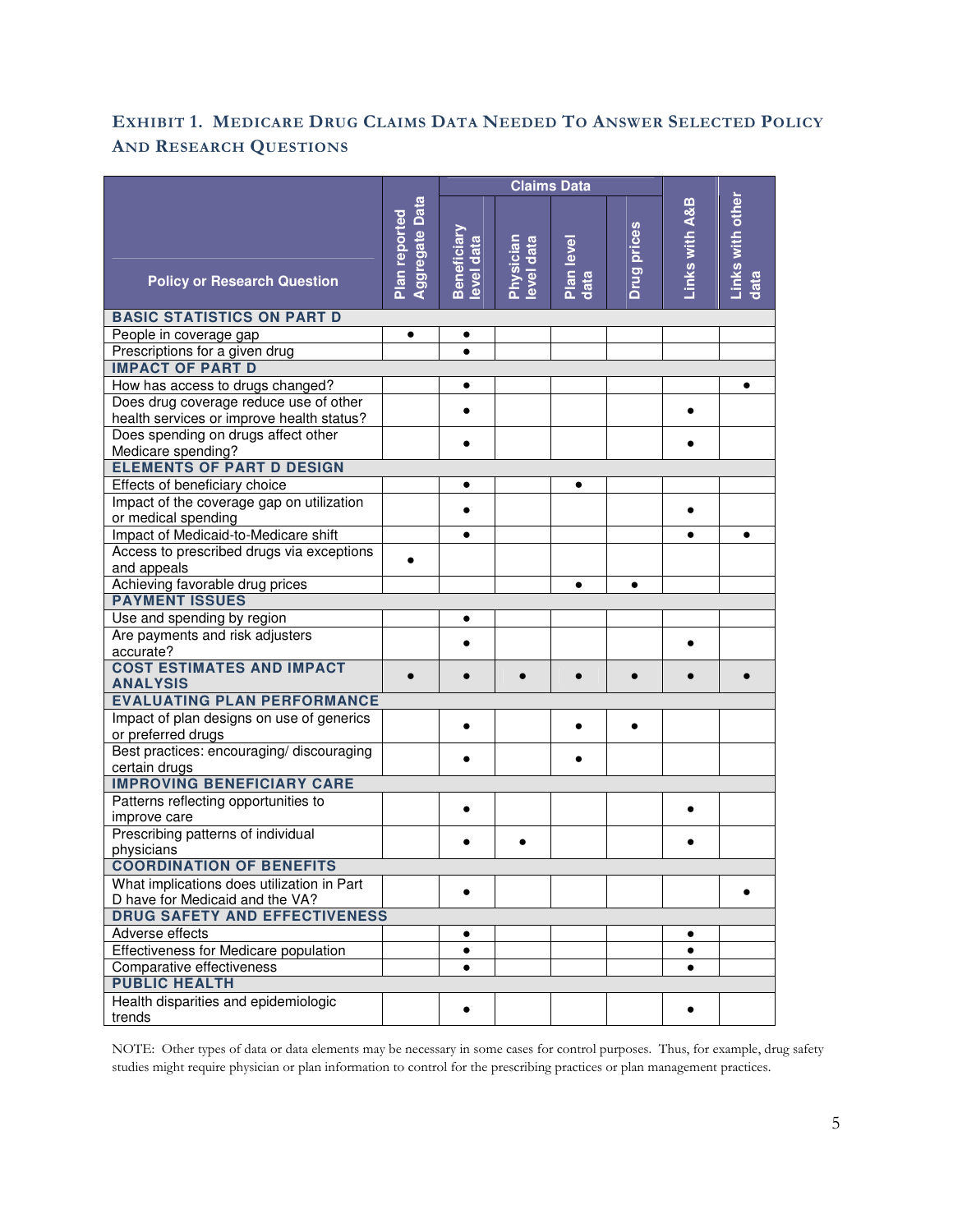- Does availability of drug coverage reduce emergency room visits, physician office visits, and other use of health services? For example, has expanded access to drugs reduced the health services needed to treat complications from untreated medical conditions such as diabetes or hypertension? Or, is there an apparent increase in physician visits associated with getting and managing prescription medications?
- Do any of these trends differ across beneficiaries with different health conditions or different demographic characteristics?

Evaluating elements of Part D design. As policymakers consider how to manage the program in the future, they may have questions about whether particular features of the drug benefit's design are affecting the benefit's impact. For example:

- Selection among multiple plans: How often do beneficiaries take advantage of the opportunity during open seasons to switch plans? If they do, what effect does the switch have on their costs or their utilization of drugs? Do those not switching experience higher out-of-pocket costs as a result?
- The coverage gap: What is the impact of the benefit's coverage gap on utilization or out-ofpocket costs? Do beneficiaries in the gap stop taking medications, shift to less expensive alternatives, or simply absorb the full costs? Do any shifts in drug use persist after beneficiaries emerge from the gap or in a later year?
- Moving dual eligibles' drug coverage from Medicaid to Medicare: What impact has the shift of dually eligible beneficiaries from Medicaid to Medicare drug coverage had on either their utilization of drugs or on the out-of-pocket costs they incur? Have dually eligible beneficiaries experienced ongoing difficulties maintaining access to their drugs, and if so, have these problems increased physician visits to change medications or hospitalizations because of adverse health effects?
- Tiering, exceptions and appeals: To what extent do beneficiaries fill prescriptions for drugs that are not on plan formularies or that are placed on non-preferred tiers? To what extent do plans treat these as covered or preferred drugs, presumably because beneficiaries have gone through the exceptions or appeals process?

Payment issues. Claims data have clear uses for payment purposes, not only in the sense of ensuring accurate payments, but also in setting more general payment policies. While this task most clearly falls to CMS, outside researchers and oversight agencies also have an interest in pursuing questions related to payment policy. Questions could include:

• Is there significant regional variation in drug use or drug prices that would justify either making adjustments to government payments in a regionally based program or offering incentives to make drug utilization more uniform across the country?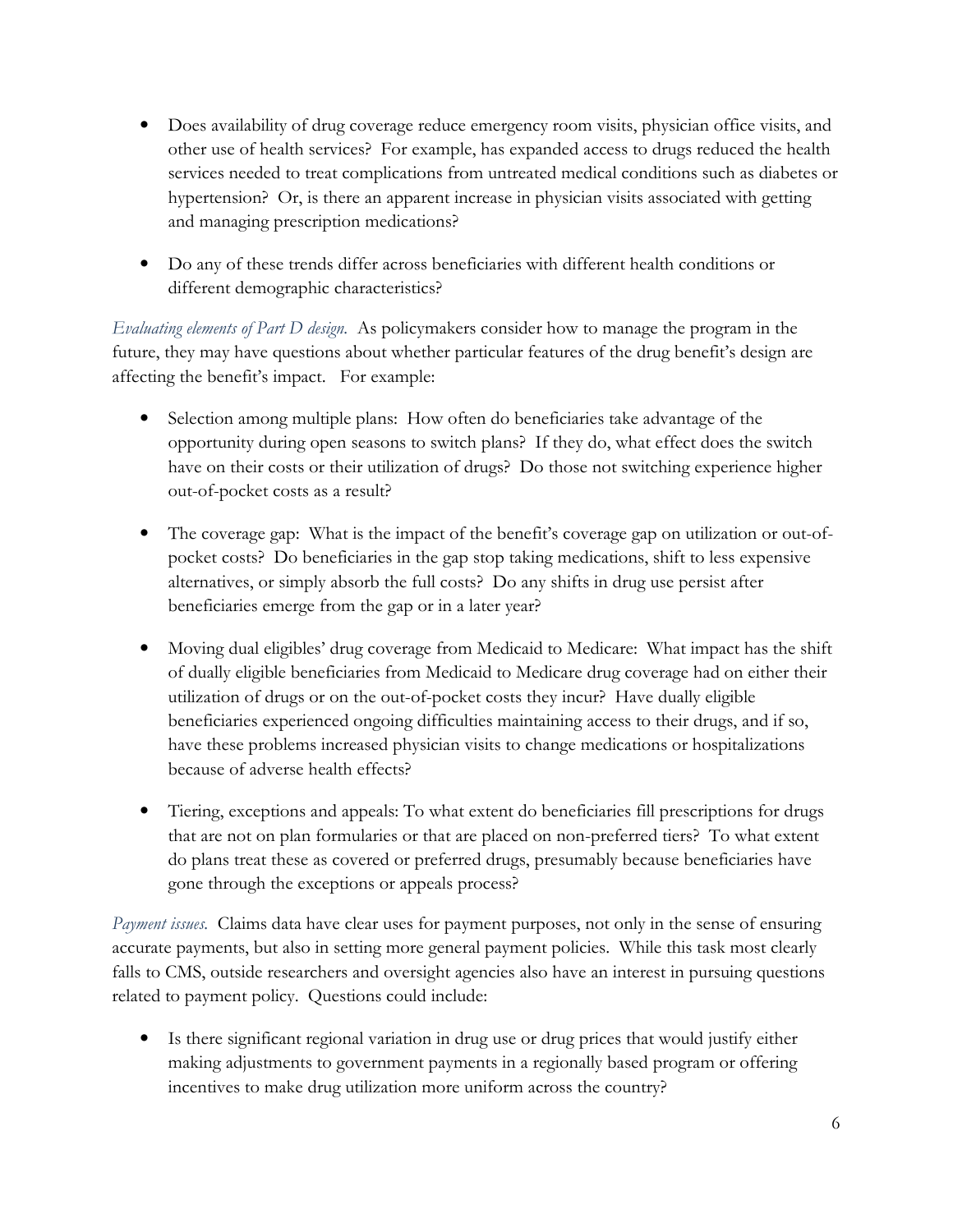• Do risk adjusters accurately compensate plans for the beneficiaries they enroll, on average and within particular groups of interest (by age, sex, Medicaid status)?

Cost estimates and impact analysis. As CMS and Congress consider regulatory and legislative changes to Part D, claims data can help make accurate estimates of the financial costs and other impacts of policy changes.

*Evaluating plan performance and strategies.* There is a great deal of variation in plan design within the Medicare drug benefit. As described in more detail below, plan-level price data are considered particularly sensitive by plans and drug manufacturers. But plans are also concerned that revealing information on their spending and utilization patterns will threaten their proprietary approaches to managing the benefit. Nonetheless, policymakers want to know whether the variations across plans and the competition among plans lead to different outcomes. For example:

- Do different cost sharing structures and other plan incentives lead to differential success in shifting beneficiaries' utilization to generic drugs, especially to similar generic drugs within the same drug class? Are some plan designs more successful than others in shifting utilization to preferred products for purposes of getting better prices?
- What is the effect of different approaches to monitoring and encouraging use of the clinically most appropriate drugs or avoiding drugs that are contraindicated for the Medicare population?
- Is enhanced coverage for drugs used in the gap selected by beneficiaries with expenses in the gap? Is there evidence of adverse selection? Does the higher premium for this coverage approximate the value received by the beneficiaries who select it? Is there a difference in drug use between beneficiaries with gap coverage and those without such coverage?
- Are there differences in the management of drug utilization and costs between standalone drug plans that sponsor only drug coverage and the Medicare Advantage plans that enroll beneficiaries for coverage of all health services?

Improving beneficiary care. As CMS explores the concept of "pay for performance" for physician payments in Medicare, prescribing may be one additional area in which measures could be designed. The large number of drug plans participating in Medicare makes it difficult for any one plan to have meaningful information about individual physicians. Bringing data together across health plans can provide more opportunities for this review.

- Can patterns of drug use be identified that indicate opportunities to improve the quality of care for individual beneficiaries?
- How can the prescribing patterns of individual physicians be used to improve quality of care?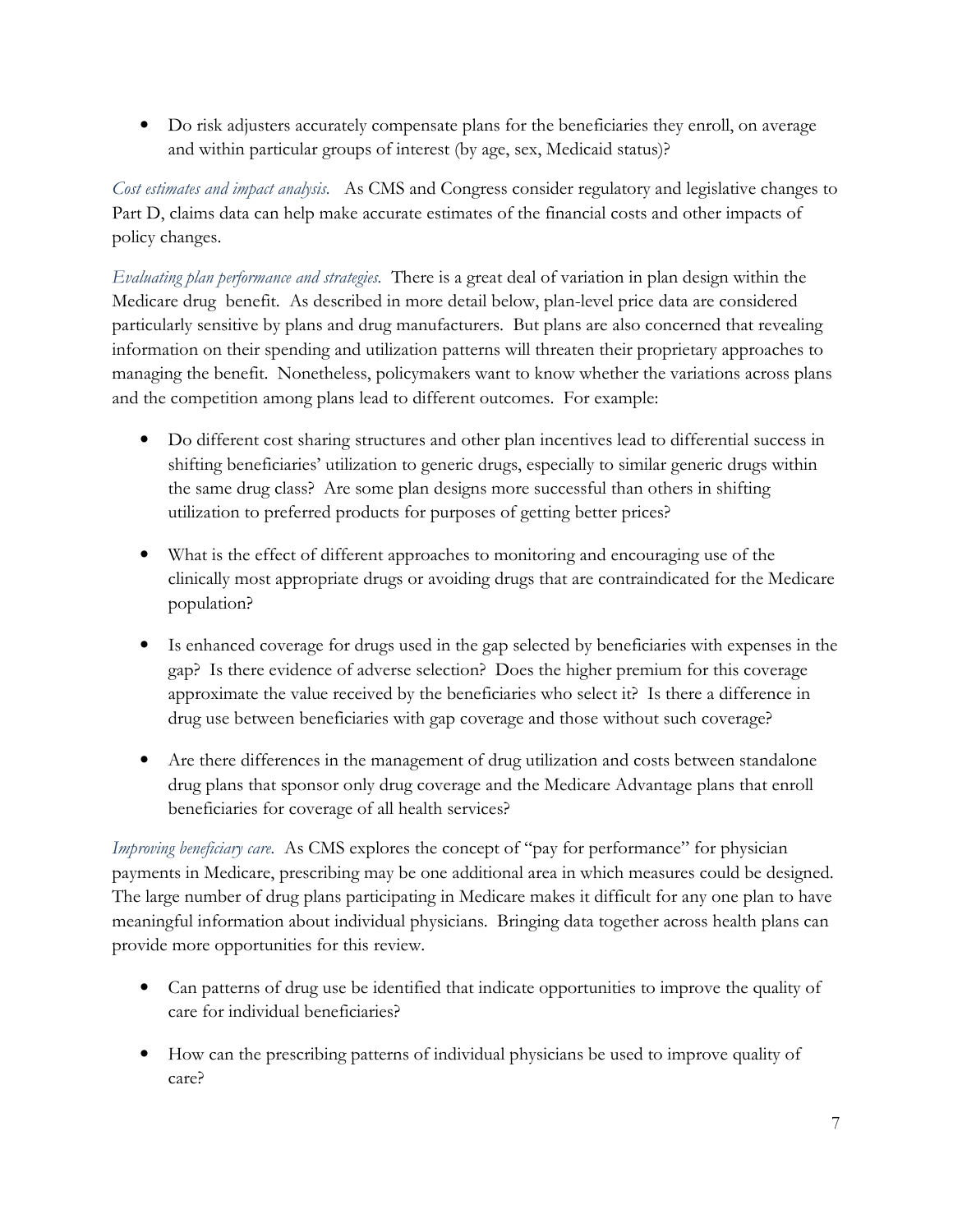• At the beneficiary level, how many different physicians typically prescribe drugs for one beneficiary? Is there evidence that multiple prescribers result in duplicative or contraindicated combinations of drugs?

Coordination of benefits. Medicare beneficiaries also receive health care coverage from other federal programs, including Medicaid and the Veterans Administration. These benefits can include coverage for some drugs excluded from the Medicare benefit. States and the VA have both expressed interest in accessing Part D claims data to better understand what is going on for the Medicare beneficiaries enrolled in their programs. Whenever multiple programs and plans are involved in financing the care of beneficiaries, both coordinating payments for care and managing health care services can be challenging.

Today states must negotiate data sharing agreements with each individual Medicare drug plan in order to gain access to these data for beneficiaries who are dually eligible for Medicare and Medicaid. Many states have disease management programs or other initiatives to manage the care of dual eligibles, and the large number of Medicare drug plans makes this process difficult.

#### OTHER QUESTIONS IN THE PUBLIC INTEREST

Drug safety and effectiveness. The roughly 24 million beneficiaries now enrolled in standalone Medicare drug plans and drug plans attached to Medicare Advantage plans represent a large segment of all drug use in the United States. As such, the introduction of the drug benefit offers a potentially large database for post-marketing surveillance of the safety and effectiveness of particular drugs. In fact, under the FDA Amendments Act of 2007, HHS is directed to develop a database of at least 25 million patients by July 1, 2010, and at least 100 million patients by July 1, 2012 to help monitor drug safety.<sup>3</sup> Medicare drug claims could play a major role in the development of this database.

Furthermore, most drug clinical trials today exclude elderly and disabled individuals and those with multiple health conditions. Although this makes sense for initial drug testing, it denies health care providers critical information for treating these types of patients. Access to Medicare drug claims could help fill this void.

Questions in this area could include:

- Is there evidence of adverse effects of the drugs being used by Medicare beneficiaries? In particular, is there any evidence of safety concerns for newly approved drugs?
- Do drugs appear to be effective and safe for older persons or those with multiple comorbidities, who likely were not included in the original clinical trials?

<sup>&</sup>lt;sup>3</sup> Drug Benefit News. "New Law Now Gives FDA Sweeping New Authority over the Safety of Marketed Prescription Drugs." October 12, 2007. Accessed at http://www.aishealth.com/DrugCosts/DBN\_FDA\_Authority.html.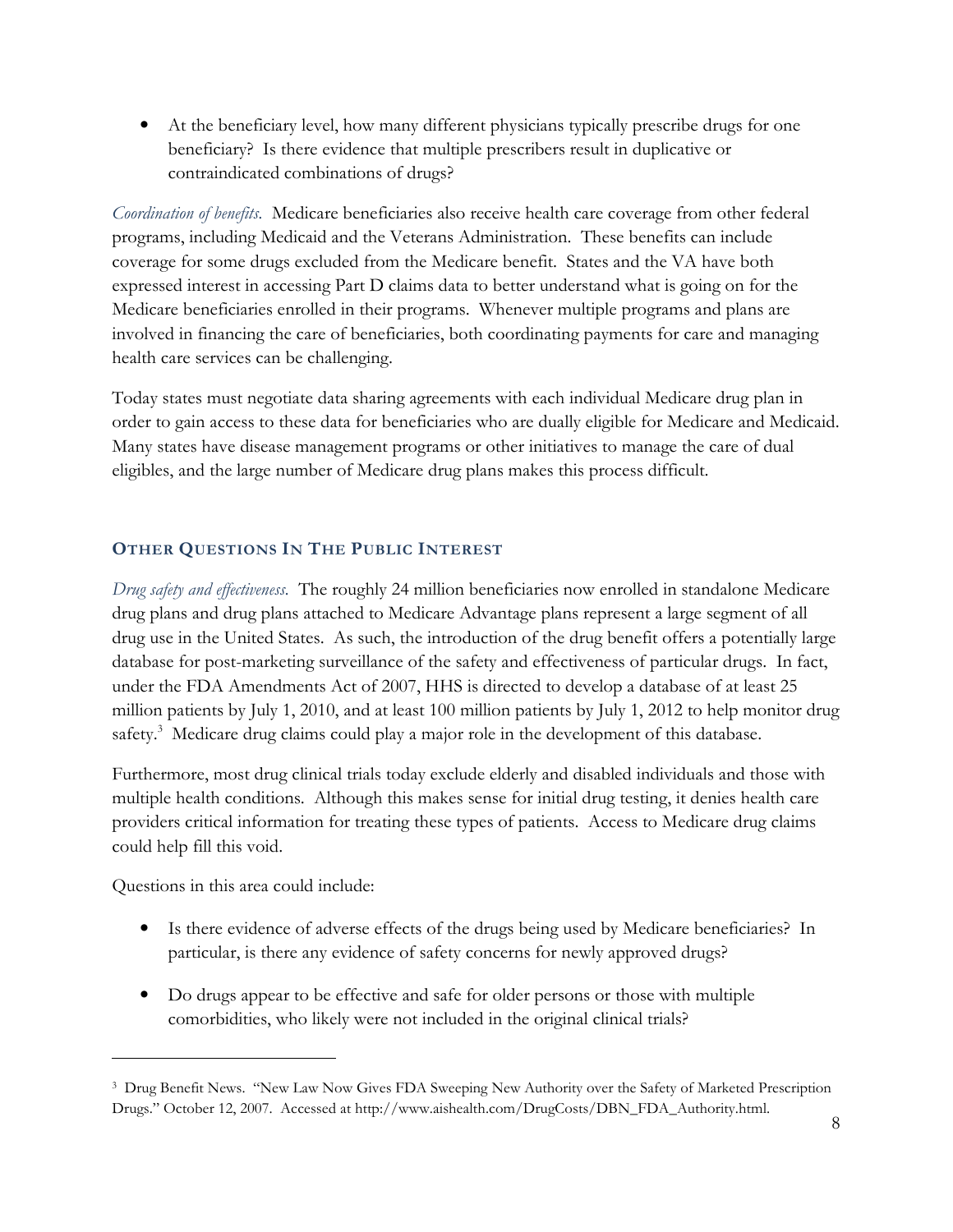- Is there evidence of drug-drug interactions that may not have been detected in clinical trials?
- Are some medications more effective or more cost-effective than others?
- Are current lists regarding which drugs are high-risk in the elderly accurate? Are they being followed?
- Based on the evidence of effectiveness and safety, are there areas for which evidence-based guidelines should be developed specifically for the elderly?

Public health. Likewise, Part D claims data represent a database that could be used as a tool to study other public health questions. These could include:

• Do prescribing patterns show evidence of health disparities or epidemiologic trends, either by geography or by patient characteristic?

#### **CONCERNS RAISED BY STAKEHOLDERS**

CMS received comments from over 100 individuals or organizations to its proposed rule. Some comments were substantially in support of the rule, some were substantially opposed, and others raised issues that they believe need to be resolved before a final rule is published. Most commenters discussed issues of individual privacy because of its broad importance, but also because it offered some opponents of the rule a legal basis to raise objections. Most comments also offered suggestions on various aspects of general procedures under which data would be released. Some of the strongest comments against the rule came from health plan, pharmacy benefit manager (PBM), and physician stakeholders. These stakeholders typically raised strong concerns about uses of data to profile individual plans or physicians or to reveal prices or other data that plans believe are proprietary. This section elaborates further on the concerns of stakeholders, and the sections that follow discuss the safeguards that tend to provide appropriate protections for individual privacy, provider privacy, and proprietary information.

Like other Medicare claims, drug claims include personal information about the health care of individual Medicare beneficiaries. Stakeholders have raised concerns about protecting beneficiary privacy, particularly in an environment of competition among plans for beneficiary enrollment. In addition, commenters expressed concern that release of drug claims data might conflict with current procedures and protections under HIPAA and other federal and state law. The Medicare drug plans in particular raised the concern that the release of claims data should not expose them to liability or require procedural changes that would increase their administrative responsibilities (and costs), such as the distribution of revised notices of privacy practices.

Medicare drug claims also include the identity of the prescribing physician. Physicians are concerned that release of this information would allow questioning of their prescribing behavior by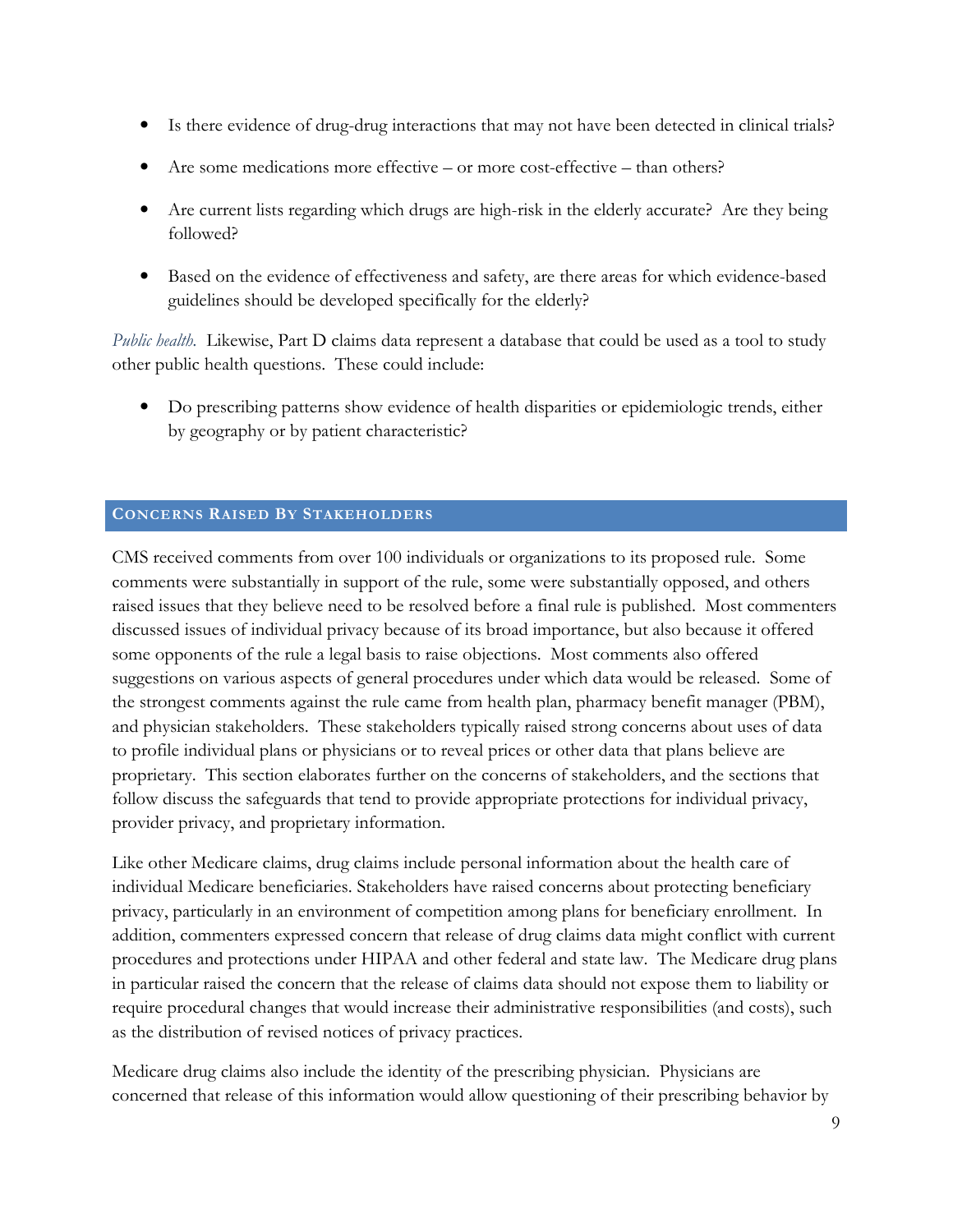plans or by the Medicare program. In addition, with unfettered access to claims data, physicians expressed the fear that pharmaceutical manufacturers could use physician prescribing data as a basis for marketing their drugs to individual physicians.

Each claim also includes data identifying the plan that the beneficiary is enrolled in. Most plans are concerned about disclosure of price data from the claims. The claim includes the exact amount paid by the beneficiary and the plan for each prescription but does not include the rebates that are paid by manufacturers directly to the plans.

Although the full retail price of each prescription (subject to some imputing of prices, especially for drugs not on a plan's formulary) is available on the Medicare Plan Finder website, claims data include further information about how that price is split between the actual ingredient cost and the dispensing fee paid to the pharmacy. These pieces of the retail drug price are considered proprietary information, as they are negotiated between each plan and the pharmacies serving its enrollees.

Of even greater concern to plans, however, is that CMS might reveal the nature and magnitude of plan discounts and rebates. Although the rebate amounts are not included on the claims, plans do report them to Medicare for specific uses such as making reinsurance payments, and they are concerned that the release of claims data sets a precedent for release of the rebate data. Plans also report some aggregate rebate information as part of their required quarterly reports to CMS, and some have indicated a concern that information from those reports, if released, could be linked to the claims and allow drug-level rebates to be determined.

Plans argue that public release of rebate information would result in fewer discounts and thus higher costs to both the individual beneficiary and the federal government. The Congressional Budget Office (CBO) has scored proposals to increase price transparency as increasing costs. The proposed rule, however, does not anticipate any release of rebate data.

In addition to their concerns about revealing drug pricing, Part D plan sponsors also expressed strong concerns about releasing claims data in a way that would allow people to examine management of the drug benefit in ways that could be used against plans. Examples of these concerns include:

- *Plan profiling*. Plans are concerned about the use of data for profiling individual plans. Beyond some of the specific concerns below, plans have broad concerns that analysis of the performance of individual plans could be used in ways that would influence fair marketplace competition or be used to target plan behavior in the political arena. Plans argue that if it does not take the diversity of plan designs into account, plan profiling could also lead to misleading comparisons among plans. Others respond that plan profiling can offer an important measure of performance in a market-based system.
- Using data from early in implementation. Plans are concerned that claims from the first year or two of the Medicare Part D program are not representative of normal plan operations. For example, extensive use of transition policies in 2006 meant that plans were not able to use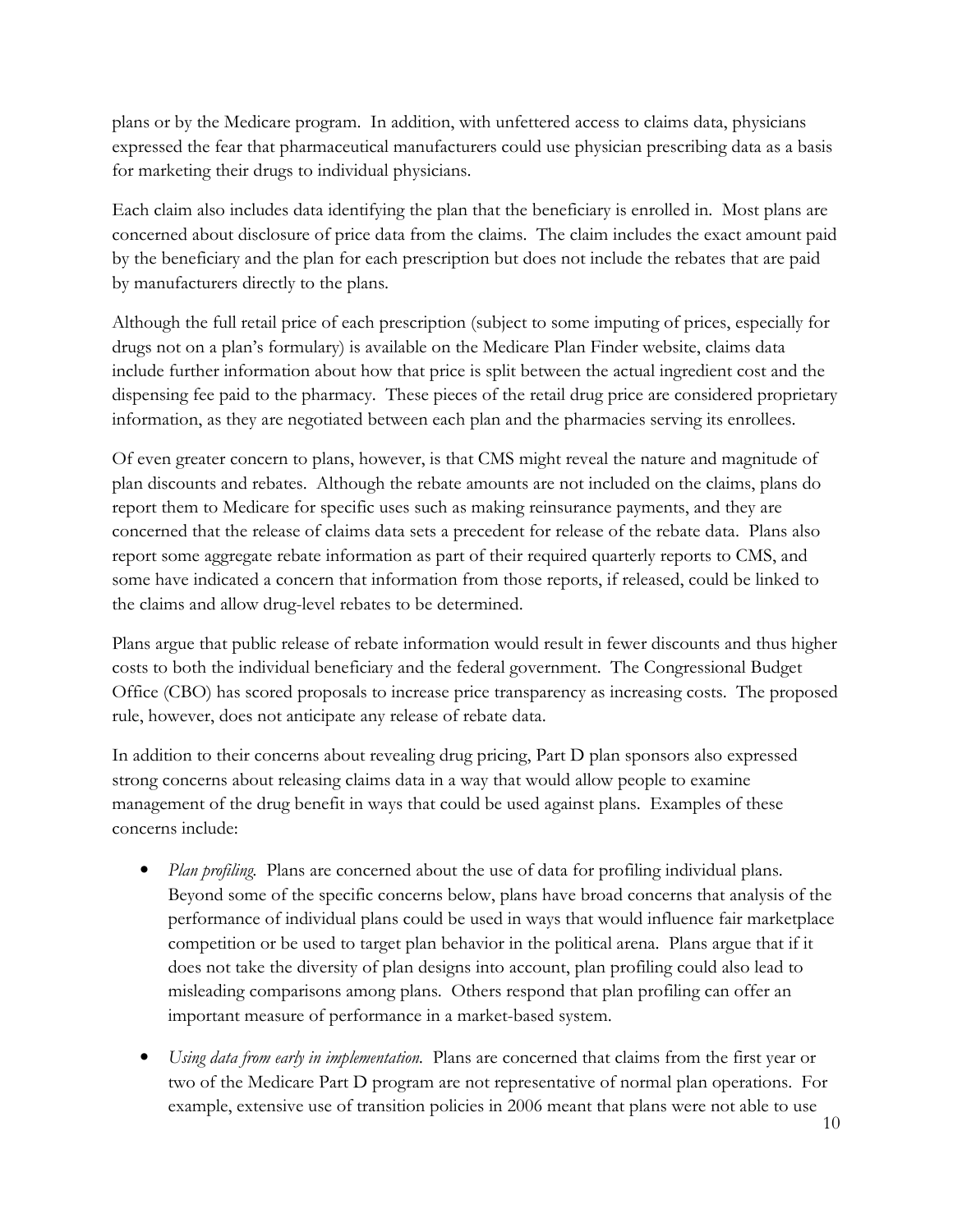their formularies and other tools effectively to manage drug use as they intended. But properly designed research would take such circumstances into account.

- Copying drug utilization management techniques. Some plans are concerned that the effectiveness of their management techniques could be judged using claims data – and used by competitors seeking to copy effective techniques. But comparisons could also provide Medicare the opportunity to encourage plans to learn the best practices and improve the program as a whole.
- Retroactive drug safety reviews. Plans are concerned that claims data could be used to hold them accountable for covering a drug that harmed patients, even if the plan did not know about any safety concerns related to the drug. Existing information on formularies already provides this information, but plan-identified claims data would be needed for those studying drug safety or effectiveness to control for certain plan characteristics – such as plan coverage and utilization management of a given drug under review.
- *Proprietary ownership of the data.* Some plans want to control any research uses of the data from their plan, including the ability to sell that data. Some plans are already releasing some claims information to researchers, and some are obtaining revenue in exchange for use of the data. The government, however, could argue that the program is financed by public funds and individual beneficiary premiums, giving a compelling interest in making the data available for oversight and research in the public interest.

#### **BENEFICIARY PRIVACY: CURRENT PROTECTIONS ARE STRONG**

CMS currently makes Medicare claims data for Part A (the part of Medicare that pays hospitals and other institutional providers) and Part B (which pays physicians) available on two levels: a) public access to limited data, and b) restricted access to full data. Widely-available Public Use Files (PUFs) based on claims have been edited in ways that make it impossible to identify individuals in the data. In general the PUFs contain only aggregate-level information on enrollment, provider utilization and demographics, and expenditures. If these aggregate-level data are insufficient, researchers can access the full detail of Medicare claims if they apply for permission, as described in this section.

#### PROCESS FOR OBTAINING BENEFICIARY-LEVEL CLAIMS DATA

Research proposals seeking to use Medicare claims data generally must go through a significant review process before data are released (see Exhibit 2). All federally funded research must go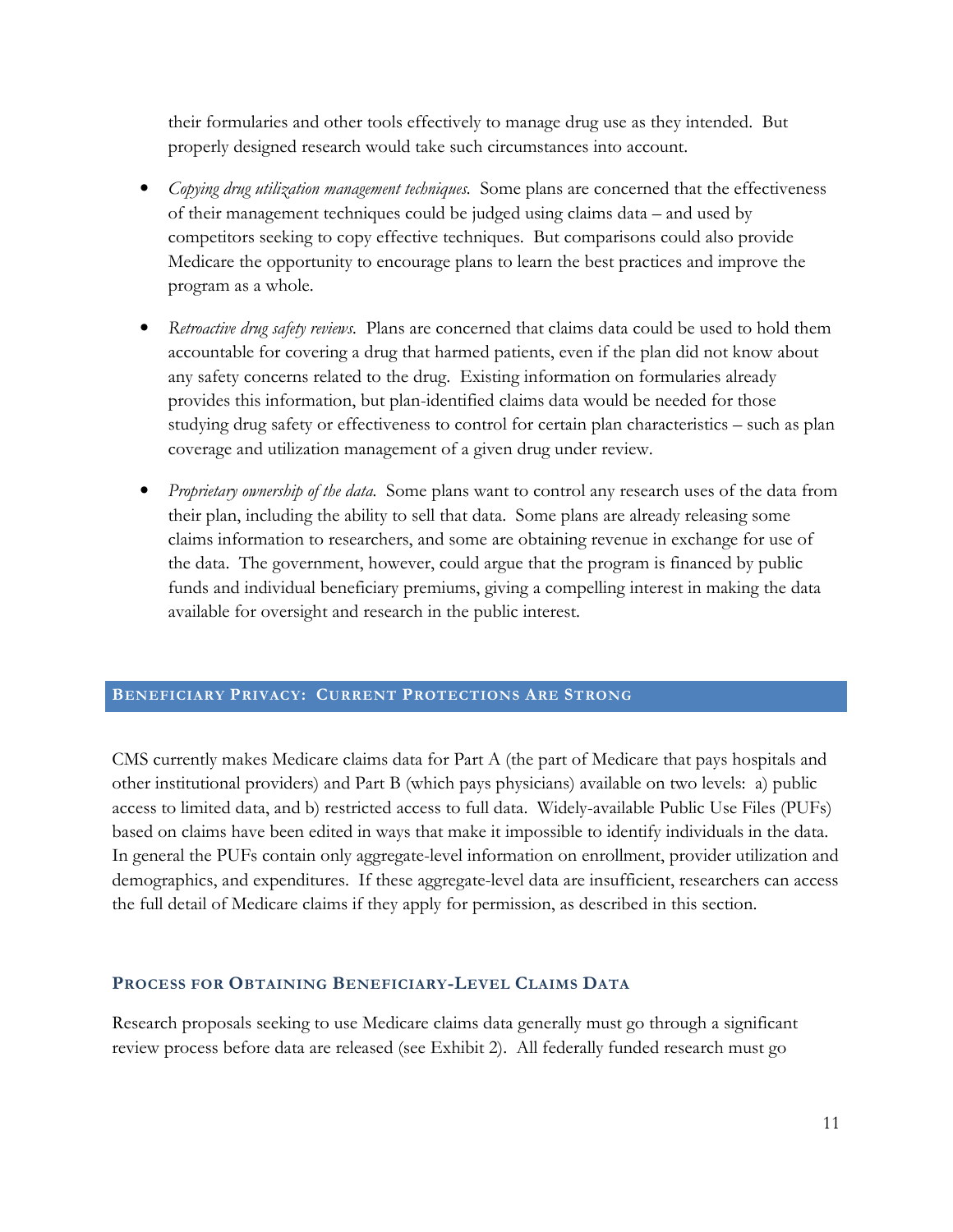through the review of an Institutional Review Board (IRB), and CMS has begun requiring this level of review even for projects that are not federally funded.<sup>4</sup> An IRB is a group based at a research organization, medical facility, or university that has been formally registered with the Office for Human Research Protections in HHS to ensure that research protects the rights and welfare of research subjects. Among other things, the IRB will review a research proposal to determine whether the researcher should be required to obtain individual consent forms from each beneficiary whose claims data will be used in the project. For large scale projects, this is usually deemed impractical.



#### **Exhibit 2. Process for Obtaining CMS Data**

Source: Adapted from Saunders, William. 2006. "Centers for Medicaid and Medicare Services Research Agenda." Presentation to Academy Health Research Meeting. Accessed at http://www.academyhealth.org/2006/saundersw.ppt

With IRB approval in hand, researchers wishing to use Medicare claims then submit an application to CMS' Division of Privacy Compliance and Data Development. Proposals are reviewed first by an outside contractor, the Research Data Assistance Center (ResDAC). ResDAC may work with researchers to refine their request before sending it to CMS. For example, they may have

<sup>&</sup>lt;sup>4</sup> Many research institutions already require IRB review for research, regardless of the source of funding.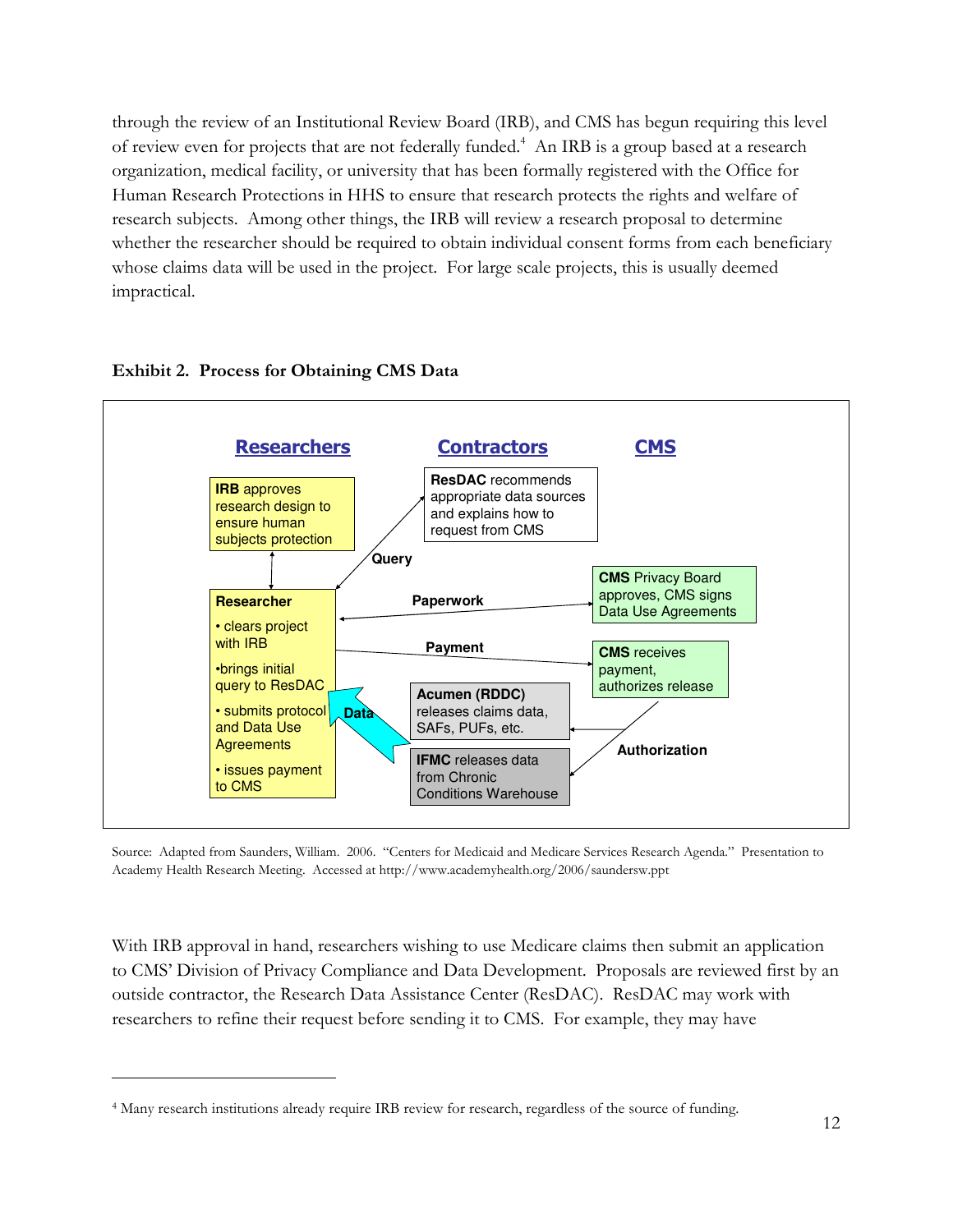recommendations about whether the request is likely to meet the Privacy Board requirements and whether all of the data requested are necessary for carrying out the study design.

The CMS Privacy Board, required by HIPAA, is the next review step for a data request. The Privacy Board includes representatives from all relevant components of CMS, as well as other components of HHS such as the National Institutes of Health and the Office of the Assistant Secretary for Planning and Evaluation (ASPE). The role of the Privacy Board is to determine whether a study adequately protects confidentiality. The requirements of the Privacy Board are outlined below in more detail.

The final approval for a data request comes from the "business owner" of the data within CMS. Each data set has a designated business owner, typically an organization within CMS that developed the data or that uses the data extensively. In the case of drug claims data, the business owner would be the Center for Beneficiary Choices. It is at this stage that CMS signs a Data Use Agreement with the researcher outlining the protections for the data about to be released.

Once a proposal has been fully approved, CMS' data contractors will prepare and release the dataset. This involves extracting only the data relevant to the project and encrypting them. The encrypted dataset is sent by mail to the researcher. The encryption key is sent separately, by electronic mail.<sup>5</sup>

CMS currently has two contractors responsible for sending data to researchers. The Iowa Foundation for Medical Care (IFMC) maintains the Chronic Care Data Warehouse (CCDW), which includes linked data from Medicare Part A, Medicare Part B, MDS (an assessment tool used for nursing home patients), OASIS (an assessment tool used for home health patients), eligibility, and denominator files. Another contractor, the Research Data Distribution Center run by Acumen, maintains standard public use files and limited data sets such as MedPAR. The CCDW would be the contractor responsible for drug claims. This would enable Part D claims to be linked to the other files the Warehouse maintains, so that researchers could obtain data on beneficiaries' use of services paid under all parts of Medicare in one file. The Warehouse links files by assigning a unique, unidentifiable, encrypted beneficiary link key that allows both cross-sectional and longitudinal research at the patient level. As a result, researchers have access to substantial information without requiring identified data.

#### **REQUIREMENTS FOR OBTAINING MEDICARE CLAIMS**

The CMS Privacy Board's existing requirements for access to identifiable data have strong protections for patient privacy.<sup>6</sup> Depending on how they are applied, many of the requirements could also be used to address stakeholder concerns about provider and plan data.

<sup>&</sup>lt;sup>5</sup> This is one measure for ensuring data security, but there may new requirements at some point to protect data from inadvertent disclosure.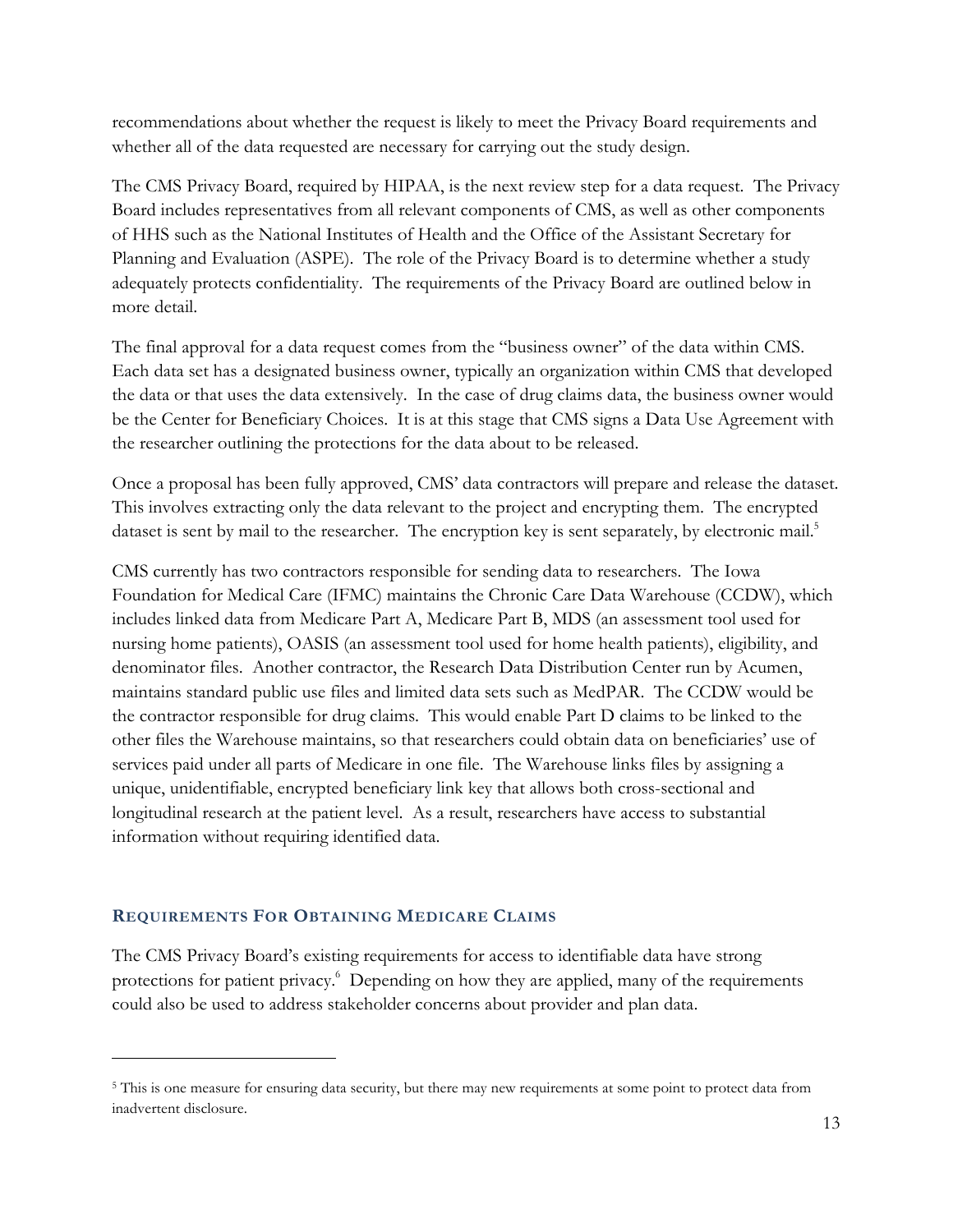Relevant research in the public interest. The Privacy Act of 1974 generally prohibits the release of individually identifiable data, but allows disclosure for uses "compatible with the purpose for which the information was collected." Under CMS guidelines, this includes data used for a health-related research, evaluation, or epidemiologic project. The scope and subject matter of the project must assist CMS in monitoring, managing, and improving the Medicare and Medicaid programs or the services provided to beneficiaries. Each research proposal must clearly state the objectives and the significance of the study; in its review of each project, the CMS Privacy Board seeks to balance the potential risk to beneficiary confidentiality with the probable benefits gained from the completed research.

CMS expects any tool or result developed using claims data to be made available to the entire public, without charge. For example, CMS has historically denied data requests from a pharmaceutical company that wants to use the results in the development or marketing of a new drug, or an insurer seeking to improve the design or marketing of a Medicare Advantage plan. However, CMS may choose to permit research that is funded by a pharmaceutical company or insurer at a more armslength relationship. Privately funded researchers must have total control over their results, and the private funder must never have direct access to the data. These researchers would still have to meet other requirements, such as undertaking a project with broad benefit to the Medicare program and publishing the results.

Certain stakeholders may pressure CMS to release Medicare drug claims data to a wider range of users. For example, several pharmaceutical companies submitted comments on the proposed rule supporting the release of the data, because they would like to use them. If CMS follows the same rules that it uses for other Medicare claims data, this will not be an allowed use of the drug claims.

Some drug plans have indicated interest in the data, particularly the claims history for their enrolled patients linked to other Medicare claims. For example, stand-alone Part D plans do not currently have information on the diagnoses for their enrolled beneficiaries. Although this could have advantages for patient care, it would not be an allowed use of the drug claims under the rules currently applied to claims for hospitals and physicians because CMS will not currently allow private plans to use the claims data to improve a product they are selling. Diagnostic information might be made available to all participating plans without providing more complete claims data.

*Oualified researcher and strong design.* The person requesting data from CMS must demonstrate the expertise and experience to conduct and complete the study. This includes submitting a research protocol that outlines a strong research design. Researchers are expected to describe how the requested data and the specific analytic techniques that will be used will help answer the research questions, addressing issues such as sample size and confounding variables. The application is

<sup>&</sup>lt;sup>6</sup> Information in this section is based on CMS' "Criteria for Review of Requests for CMS Research Identifiable Data" at http://www.cms.hhs.gov/privprotecteddata/02\_criteria.asp, ResDAC materials at http://www.resdac.umn.edu/Medicare/requesting\_data\_NewUse.asp, and conversations with CMS\_staff.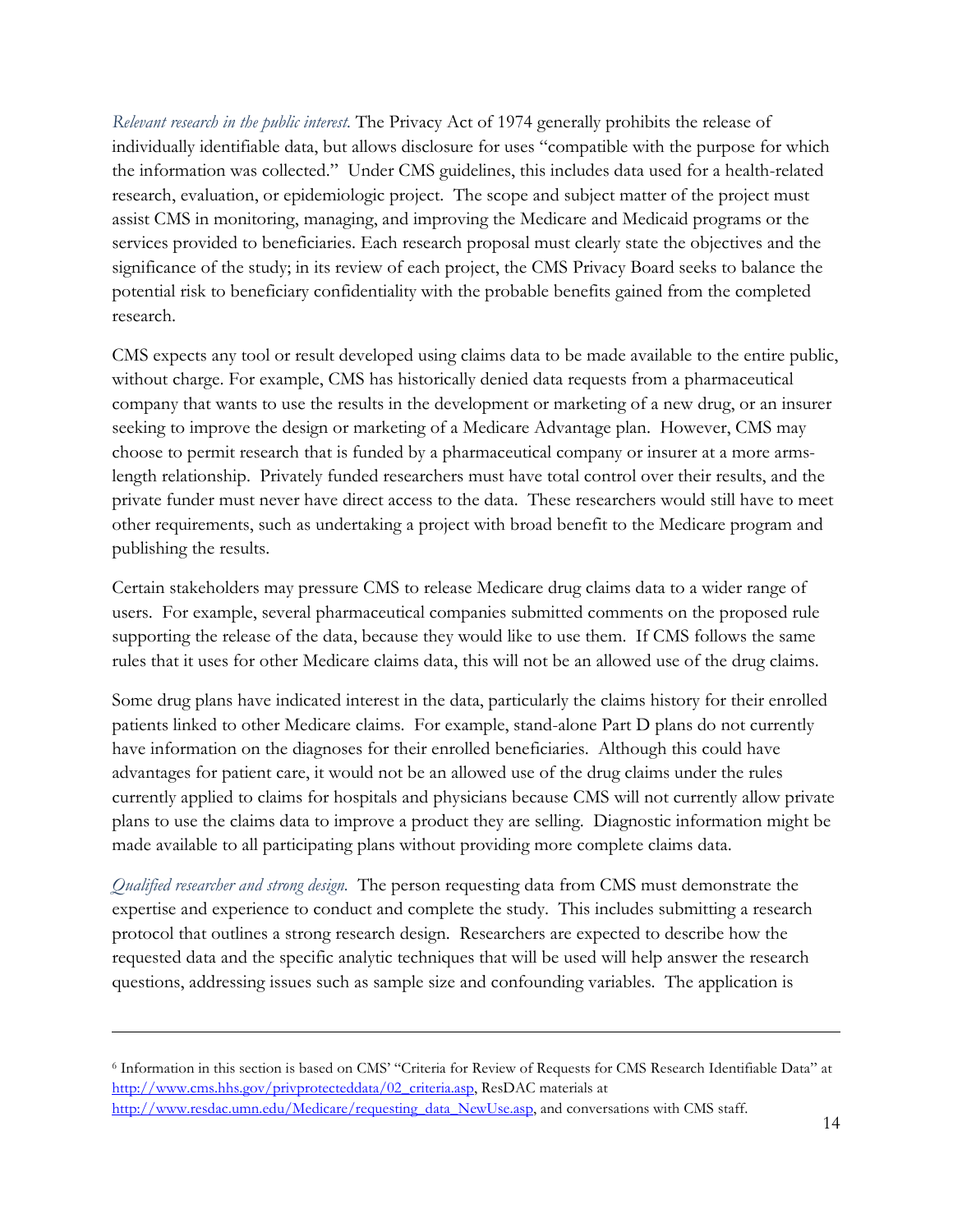expected to include a breakdown of the analysis plan into specific tasks and a timeline for accomplishing them.

Data management. The researcher must also describe to CMS the measures he or she will use to safeguard the data and protect the privacy of CMS beneficiaries, and the process that will be followed for the destruction or return of the data to CMS at the conclusion of the study.<sup>7</sup> Additionally, the researcher must obtain specific permission to link any other data files to CMS databases.

Minimum identifying data. CMS asks researchers to consider how much identifying information is truly necessary for carrying out their research, and strives to release only the amount necessary. In general, files are divided into two levels of specificity. Research Identifiable Files (RIFs) do not include beneficiary or physician names, but they do include individual identifiers that would hypothetically permit the identity of a beneficiary or physician to be deduced (e.g., date of birth, age, race, sex, residence information). Limited Data Set (LDS) data still contain beneficiary-level health information, but they exclude identifiers such as service dates, birth dates, beneficiary zip code, or physician identification. If it is sufficient for the research to be conducted, researchers will be given this more limited type of dataset.

Under limited circumstances, even beneficiary names, addresses, and phone numbers may be released from the claims data. This is typically allowed for conducting surveys or focus groups of beneficiaries, when the researcher actually needs the beneficiary contact information to carry out research. In this case, however, the files are stripped of any claims information that is not directly relevant to the project. For example, CMS might give a researcher a sample of beneficiaries who have had claims for home health care, but would not provide any information about the particular health conditions of the beneficiaries in the sample unless it was directly relevant to the research.

Restrictions on publishable results. Although researchers are sometimes working with data that could be re-identified, they may only release results that are not identifiable in any way. CMS requires a minimum cell size of 11 in any tables that are released. Findings must also restrict the use of information such as geographic location, ages over 89, sex, diagnosis and procedure, admission and discharge date(s), and date of death, because they might allow someone to deduce the identity of an individual. CMS will review results if researchers have any questions about whether they should be revised to protect privacy. CMS staff also scan published literature to watch for inappropriate uses of CMS data.

Penalties. Each request for data includes a signed contract with CMS called a Data Use Agreement (DUA). The CMS DUA defines the restrictions on the use of the data, and outlines the penalties for using or disclosing data in any inappropriate way, including fines of up to \$10,000 and imprisonment

<sup>7</sup> Safeguards are required to provide a level and scope of security at least as strong as set out in OMB Circular No. A-130, Appendix III--Security of Federal Automated Information Systems, which sets forth guidelines for security plans for automated information systems in Federal agencies http://www.whitehouse.gov/omb/circulars/a130/a130.html.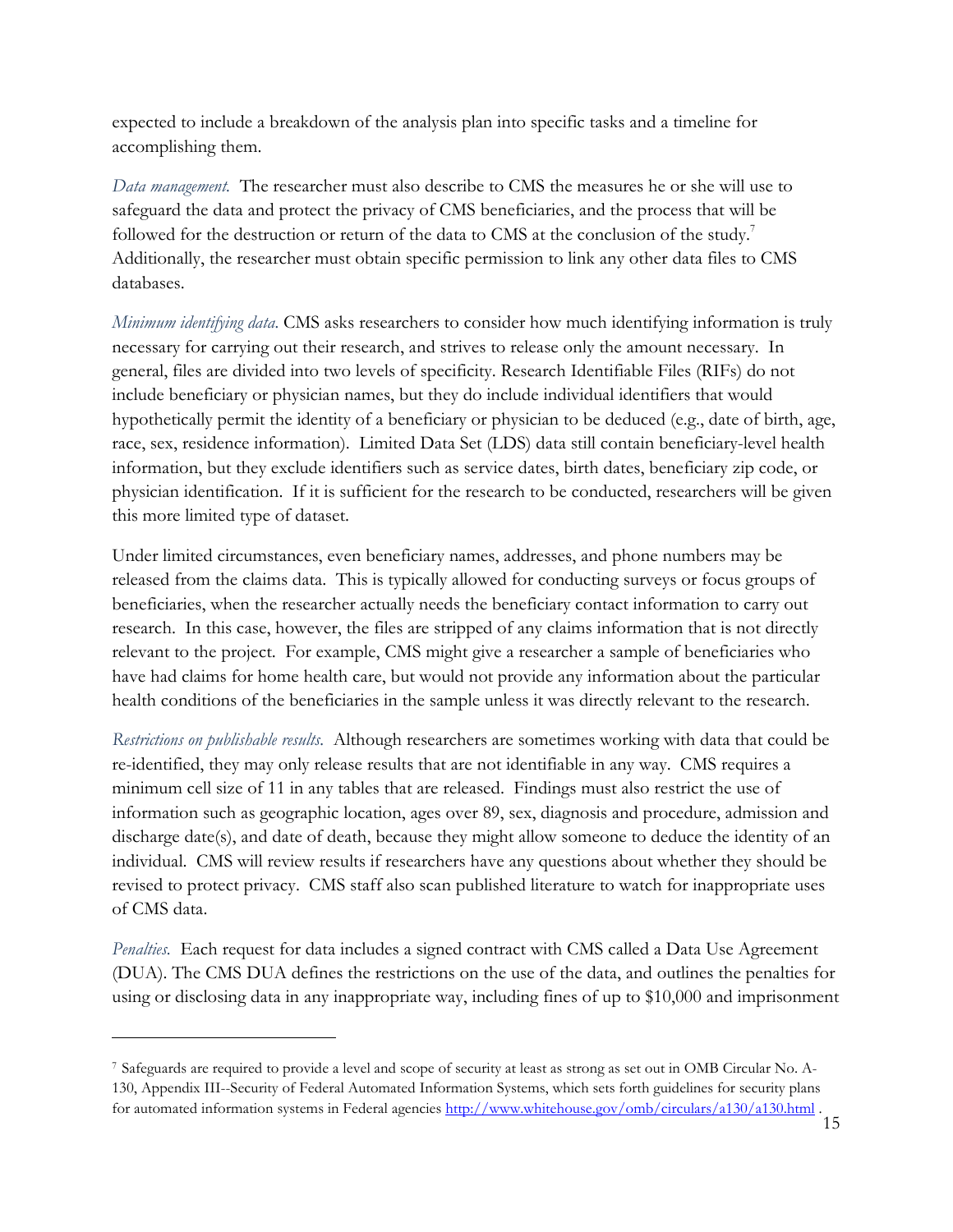of up to 10 years.<sup>8</sup> Anecdotally, researchers have indicated that they take these agreements and restrictions quite seriously, and the IRB process to which most academic researchers must adhere provides further protection.

#### **BENEFICIARY NOTIFICATION**

Drug plans raised some concerns about the increased burden that release of claims data might create if plans would need to send revised HIPAA compliance notices to all beneficiaries recognizing the possibility of data being released for research purposes. Similarly, they might be required to revise some administrative procedures around the collection and storage of these data. These concerns seem resolvable and might be best handled through some revision of guidelines to plans or issuance by CMS of a blanket notification to all beneficiaries.

#### PROVIDER PRIVACY: CURRENT PROTECTIONS ARE UNDER DEBATE

In addition to concerns about patient privacy, providers have concerns about their own privacy. Currently, CMS allows the use and release of data that identifies institutional providers, but not physicians. The current level of protection for physicians with regard to other Medicare claims would seem to address physician concerns if it were extended to drug claims. However, the restriction on the release of physician information is currently under litigation, because one group wants to create tools that would help consumers to select physicians based on their experience, closer to the model currently in place for identification of institutional providers.

#### HOSPITAL AND OTHER INSTITUTIONAL PROVIDER DATA

Because there are a limited number of hospitals in the United States, it is relatively difficult to mask the identity of hospitals when working with claims files. Furthermore, CMS has taken an interest in using claims data to monitor the quality of care provided by hospitals. Thus, CMS allows – and conducts – studies using claims data to report on individual hospitals in an identifiable way.

Hospital Compare, a tool on the Medicare website, provides hospital-specific mortality measures derived from claims files. A model uses 12 months of claims for each hospital patient admitted for heart attack or heart failure to predict that patient's mortality within 30 days, adjusted for other conditions and health factors. The website reports whether each hospital's actual 30-day mortality rate for heart attack and heart failure patients is better, the same, or worse than predicted by the model.

<sup>&</sup>lt;sup>8</sup> For the DUA for RIFs see http://www.resdac.umn.edu/docs/CMS-R-0235-111507.pdf.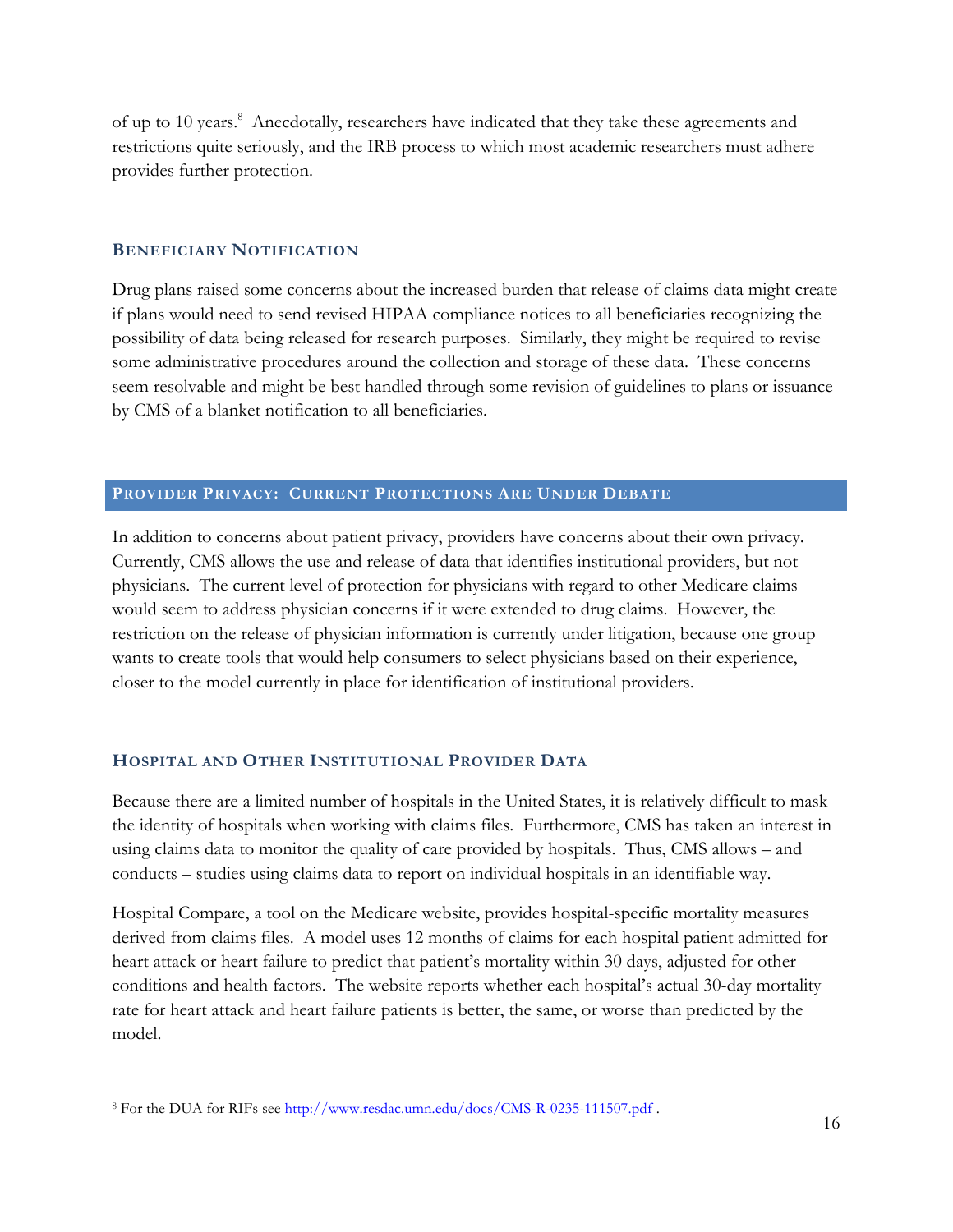Similarly, Medicare publishes Home Health Compare and Nursing Home Compare. However, these sites use data specifically submitted to CMS for monitoring quality (e.g., OASIS), not claims data.

Private researchers have also published studies claims-based results that identify individual hospitals by name. For example, Wennberg et al. used Medicare claims to evaluate the management of chronically ill Medicare beneficiaries, comparing frequency of use of health care according to the hospital where patients receive most of their care. The study specified facility-specific results for the seven hospitals that ranked at the top of the U.S. News and World Report 2001 list for geriatric care.<sup>9</sup>

#### PHYSICIAN DATA

Although CMS allows researchers to work with data that identifies physicians in order to reach more general results, the agency does not allow the publication of results that refer to individual physicians. This policy is based on a 1979 court case that ruled the public interest was not advanced by revealing the identity of physicians and other individual providers.

However, the CMS policy of physician privacy is currently in flux. A CMS pilot project, Better Quality Information for Medicare Beneficiaries, is pooling public and private claims data to produce quality measures at the provider level. The goal of this pilot project is to provide web-based physician-level data to Medicare beneficiaries in six communities.<sup>10</sup> In addition, the Administration has developed a legislative proposal that would, among other things, allow CMS to provide Medicare beneficiaries with cost and quality data on individual physicians nationwide.<sup>11</sup> As written, the Administration's proposal appears to apply to all claims data, including drug claims.

In addition, there is pending litigation related to the use of physician-identifying claims data. In August 2007, Consumers' CHECKBOOK/Center for the Study of Services, a non-profit consumer research organization, won a Freedom of Information Act lawsuit that would require CMS to allow claims-based information about physicians to be available to the general public.<sup>12</sup> HHS appealed this ruling in October to seek resolution on the difference of opinion between the District of Columbia

<sup>11</sup> Medicare Funding Warning Response Act of 2008, Section 102. Accessed at http://www.hhs.gov/asl/medicarefundingwarninglegislation.pdf on February 19 2008.

<sup>&</sup>lt;sup>9</sup> Wennberg, John E., Elliott S. Fisher, Thérèse A. Stukel, and Sandra M. Sharp. "Use Of Medicare Claims Data To Monitor Provider-Specific Performance Among Patients With Severe Chronic Illness." Health Affairs Web Exclusive, October 7, 2004. http://content.healthaffairs.org/cgi/reprint/hlthaff.var.5v1.pdf

<sup>&</sup>lt;sup>10</sup> Department of Health and Human Services. "Better Quality Information Pilots." Accessed at http://www.hhs.gov/valuedriven/pilot/ on February 19, 2008.

<sup>&</sup>lt;sup>12</sup> The court ruled, "The public interest at stake is the interest in obtaining information that would help the public make more informed Medicare decisions and the interest in more information of how government funds are spent," and argued that the privacy interest in protecting business affairs is outweighed by this public interest. Consumers' Checkbook, Center For The Study Of Services v. United States Department of Health and Human Services, (4th Cir. 2007) Accessed at http://www.checkbook.org/Press/doc/Court%20Opinion.pdf on February 26, 2008.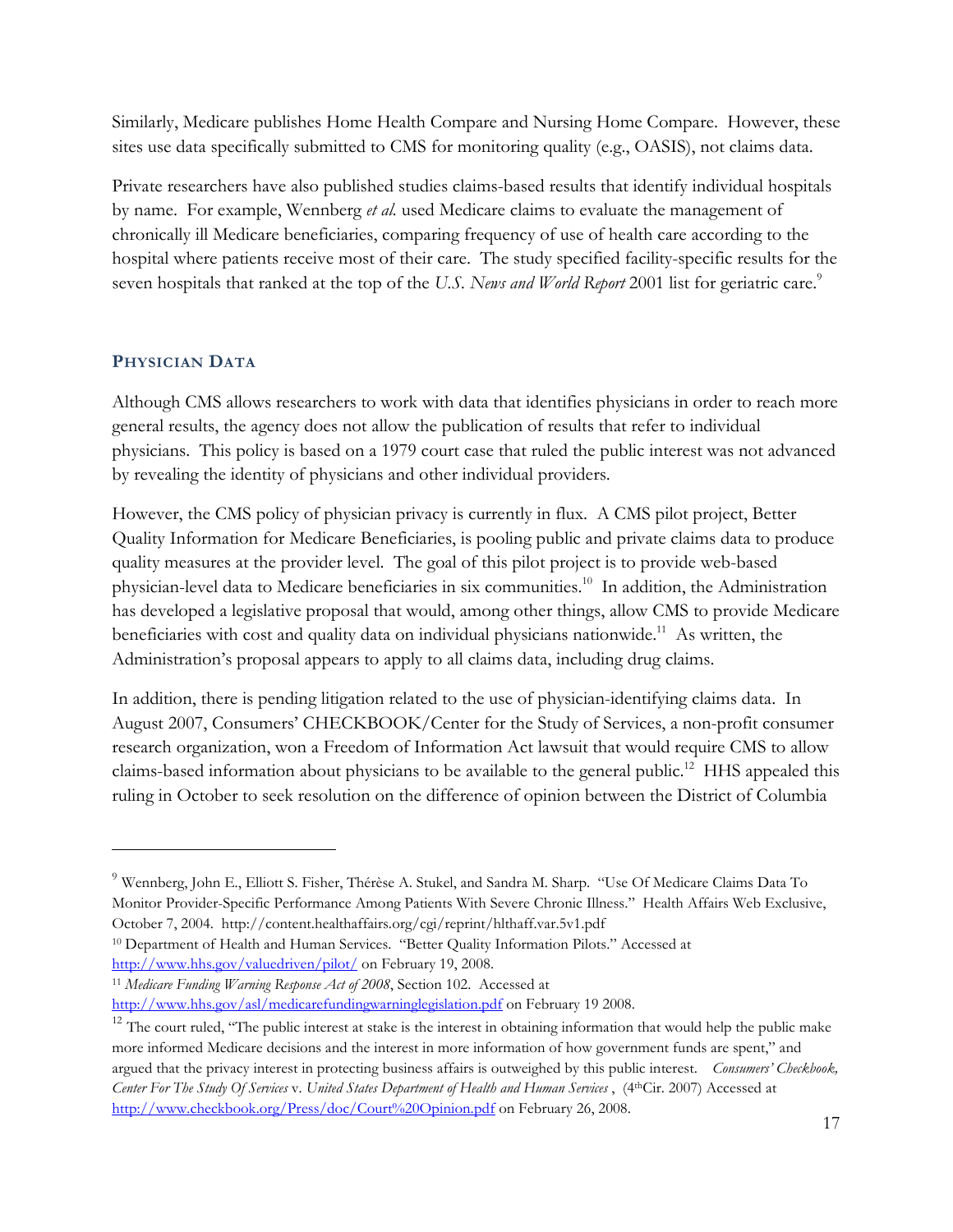court that decided the Consumers' CHECKBOOK case and the Florida court that decided the 1979 case restricting the use of the same data.<sup>13</sup>

If the data are released, Consumers' CHECKBOOK is planning a web-based resource that will report the number of various types of major procedures performed by each physician and reimbursed by Medicare, "so a consumer selecting a physician for a knee replacement or prostate surgery or other major procedure will be able easily to check that a physician has an appropriate level of experience."<sup>14</sup> The organization also argues that the public interest could be served by allowing physician-identified Medicare claims data to be used to measure physicians on how well they adhere to evidence-based care guidelines. While the current lawsuit does not directly concern Medicare drug claims data, the outcome will have strong parallels to potential uses for the drug claims.

Physician groups have opposed the Consumers' CHECKBOOK lawsuit, and their concerns in the case are similar to their concerns with drug claims data: they do not want claims data to be a tool used to question their practice of medicine. At the same time, consumers and the government have a strong interest in learning about differences in physician prescribing behavior. For example, consumers might want to know which physicians appear to adhere to evidence-based guidelines related to the prescription of certain drugs. To the extent that variations in prescribing have an impact on costs without an impact on quality or outcomes, the government has a strong interest in working with physicians to lower the costs of the Medicare drug benefit, and educating consumers could be a legitimate part of that effort.

If, either through litigation or legislation, physician-identifying research is allowed, CMS' policy on who is allowed to use data will be important in addressing one key prescriber concern. Under current policy, it appears that pharmaceutical companies would not be allowed to use the claims data to target their physician detailing practices. However, the government or groups working in the public interest might indeed use the data to pressure physicians to change their prescribing practices in ways that would be expected to improve beneficiary health.

Public concern over commercial use of prescribing data is evidenced by laws passed in three states to restrict the private-sector collection and use of pharmacy data, such as point-of-sale pharmacy transactions (normally without identification of individual patients). The goal of these laws has been to restrict the use of these data by pharmaceutical manufacturers as part of their marketing drugs to

<sup>&</sup>lt;sup>13</sup> The case was Florida Medical Association, Inc. v. Department of Health, Education, and Welfare, 479 F.Supp. 1291 (M.D. Fla. 1979). According to the court in Consumers Checkbook, "The public interest asserted in favor of disclosure was 'knowing the amounts of public funds spent in reimbursing Medicare providers annually, especially in light of the ongoing legislative debate over national health insurance.' The court found, however, that this public concern was not advanced by revealing the identity of individual providers and their reimbursement amounts." (ibid.)

<sup>&</sup>lt;sup>14</sup> Consumers' CHECKBOOK. "Consumers to Get Better Information for Choosing Physicians: Consumer Research Organization Wins Lawsuit Freeing Vast Government Data on Physicians." August 24, 2007. Accessed at http://www.checkbook.org/Press/doc/New%20Data%20to%20Measure%20Physician%20Quality.pdf on January 2,

<sup>2008.</sup>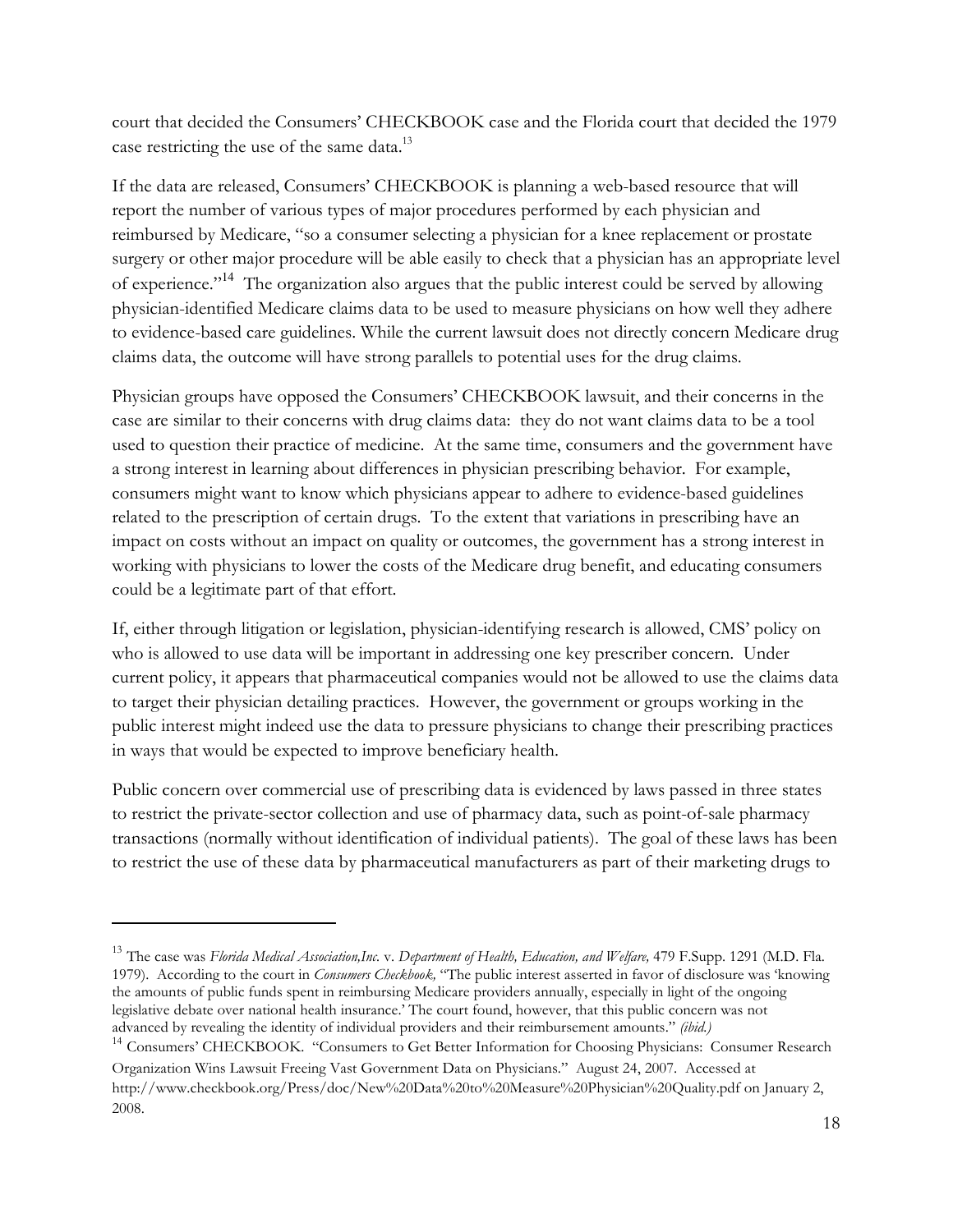individual physicians based on their prescribing profiles. All of these laws have been challenged in court.

#### PROPRIETARY CONCERNS: WHAT ARE APPROPRIATE SAFEGUARDS?

Plans' proprietary concerns about pricing and plan management strategies have no good parallel in claims for the other parts of Medicare. Medicare prices for hospitals, physicians, and other institutional providers are set by the government, and provider charges are not considered highly proprietary. These include claims for durable medical equipment, where suppliers compete with one another, bidding on the price of specific items in certain areas (scheduled to be implemented in about 80 markets in 2008 and 2009). Once the price is set, the claims are processed in the same way as other claims and would be available for research purposes. While there are differences between this competitive market and that in the Medicare drug benefit, the availability of DME claims creates a partial precedent for the drug claims.

Under Medicare Part D, each Medicare drug plan is responsible for negotiating prices with pharmacies and manufacturers. Plans are competing to achieve the lowest prices and to attract enrollment, and the discounted prices they achieve are considered proprietary. Likewise, each plan may have a different strategy for utilization management that it does not want to reveal to other plans. The current safeguards for Medicare claims data provide models for how to address many plan concerns, and the data element considered most sensitive by the plans – the rebate amount – is not part of the claim. CMS (or Congress) will have to make a key decision, however, as to whether to allow published studies to publicly identify individual plans or the transaction prices for individual drugs. CMS already publishes various performance measures on competing drug plans, so in that sense it has already made the case that the ability to compare plans is a key component in a marketbased system. Claims-based analysis would create opportunities to develop many more plan performance measures.

Data currently available. Significant segments of the data that plans are concerned about releasing are already publicly available, either through CMS or through proprietary databases that are available for purchase or for use by a restricted set of researchers.

Information about plans' formulary placement and utilization management of individual drugs is already publicly available in two forms: on the Medicare Plan Finder website and in public use files available from CMS containing plans' formulary submissions. A significant amount of pricing information is also available on the Plan Finder website (subject to some imputing). For most drugs, Plan Finder users can obtain the full negotiated price of the drug as well as the beneficiary's copayment at various stages of the benefit. Both price and utilization management information are essential elements of a beneficiary's full understanding of which plan best covers his or her prescriptions, and this is the reason the data are available to the public on the web. However, with webcrawling technology, it has been possible for researchers and consulting firms to gather price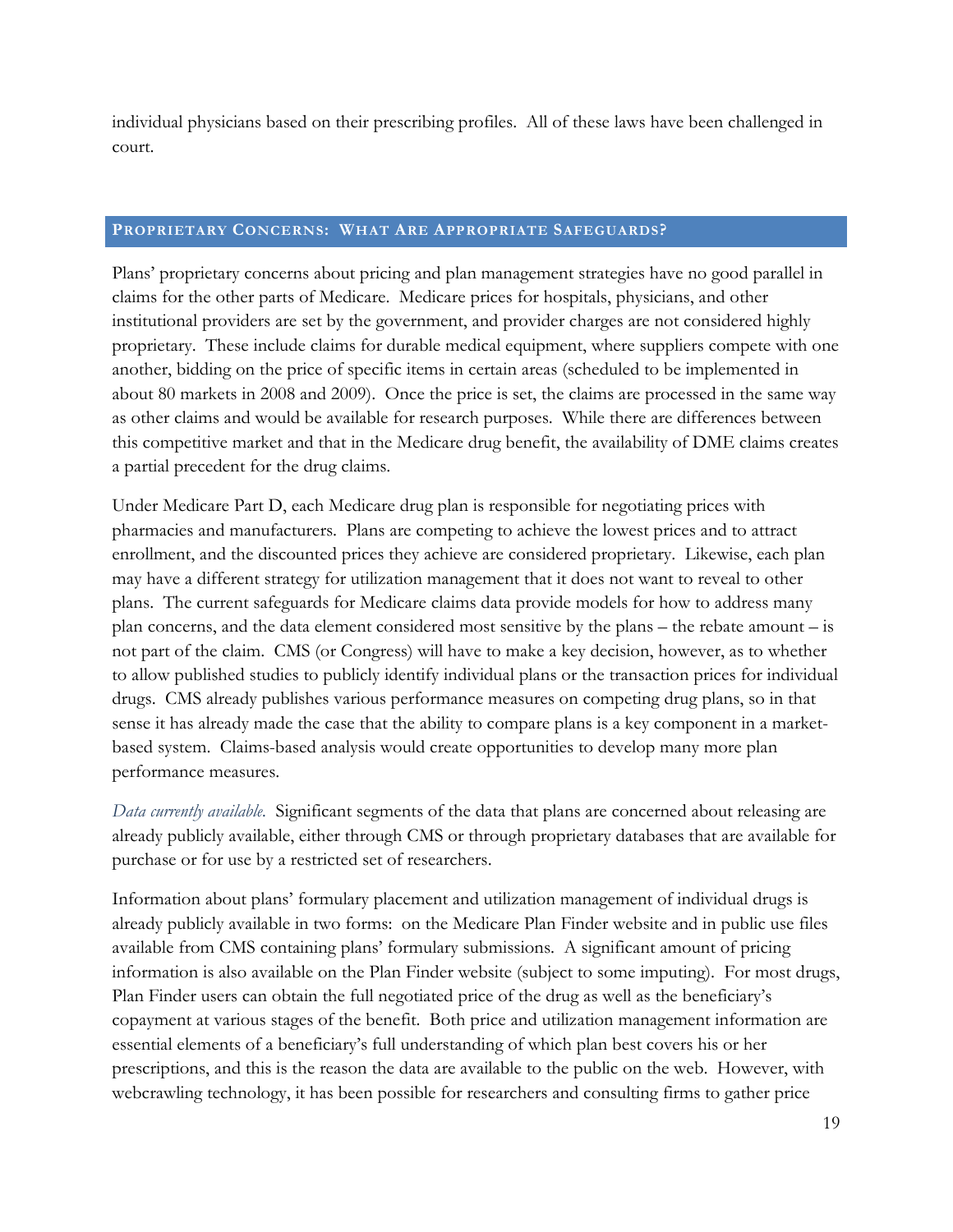and utilization management information for large numbers of drugs at once. Plans and pharmaceutical companies have a strong incentive to collect this data to monitor the strategies of their competitors.

The price listed on either the Medicare Plan Finder or the drug claim is the retail or mail transaction price and thus excludes any rebate paid by the manufacturer directly to the plan. Plans may obtain discounts either on the transaction price or through rebates (or both), but many experts consider the rebate to be the more significant discount and the more sensitive one to plans and manufacturers. CMS collects information on rebates, but does not make this information available to the public.

There are already some proprietary databases that include claims data, available for purchase by the public. For example, IMS Health, Wolters Kluwer Health, and Verispan all collect data on pharmacy transactions in the United States, and some have developed databases aggregating these data at the person level. Likewise, Walgreens has made data on its pharmacy transactions available to some researchers. There has also been an effort to pool claims data from several Medicare drug plans. Each of these datasets is incomplete in various ways; most importantly, none includes data on every Medicare Part D enrollee as the Medicare claims data would. This limits the extent to which findings can be generalized for the entire program.

Minimum necessary data. With other Medicare claims, CMS strives to release only the identifying data necessary to answer a given question. A similar strategy could be applied to drug claims data. CMS has begun to think through the question of what summary measures could be provided to researchers when their research does not require specifically knowing the name of a beneficiary's drug plan. For example, the agency has explored the feasibility of establishing plan generosity measures that could be used to describe plans' benefit designs and formularies. Such measures could be used in lieu of plan-identifying information if plan identifiers were not made available as part of the claims data. Alternatively, they could supplement plan identifiers and offer an option under the principle of providing only the minimum necessary data.

For many questions that researchers would like to answer, potentially sensitive price and utilization management information is not necessary. Summary measures, such as total out-of-pocket costs per beneficiary, may be sufficient. Research on drug safety or effectiveness would not generally require any cost information, and utilization management information might only be needed as a control variable. Such studies are not looking at individual plans, but rather at patterns of utilization across all plans.

Research questions on the overall impact of the Medicare drug benefit similarly might not require identifying individual plans. Linked Medicare claims would be needed to see if patients who take different drugs – or different numbers of drugs – have better health outcomes. Plan information might be important to see whether utilization restrictions or formulary coverage is a factor affecting patient adherence to their medications, but these questions would not require knowing the plan in which a beneficiary was enrolled.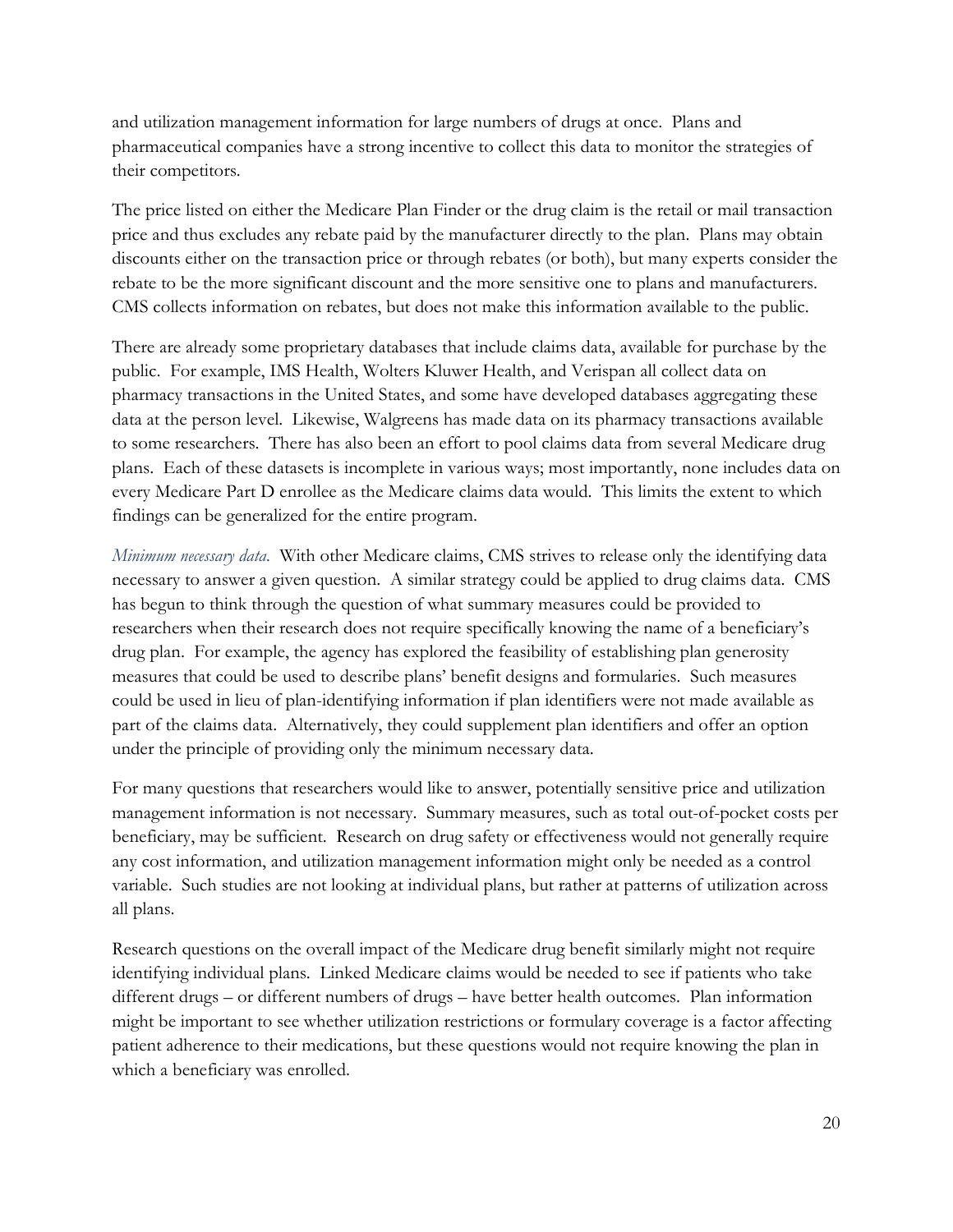For other questions, it may be possible to provide specifics about price, formulary status, and utilization management for a particular prescription, but not plan identifiers. Although it would hypothetically be possible (though complicated) to re-identify plans based on these data elements, data users could be restricted by their Data Use Agreements from merging the dataset with such reidentifying information. (See the discussion below of a data enclave framework that would create stronger safeguards against re-identification.)

Other questions addressing the effectiveness of different formulary strategies or application of utilization management techniques would require extensive information about plan practices and would be difficult without plan identifiers, although measures of plan generosity (described above) or typologies of plan characteristics might offer an alternative. Even in these cases, reporting the research would not necessarily require identifying the plans by name. But with fewer than 50 drug plans and fewer than 20 organizations competing on a national basis, it might be difficult to report on such results in a way that could not allow plan identities to be revealed.

Public interest and qualified researchers. Although much information about plans' coverage and utilization management is already publicly available, claims will add the actual utilization associated with these practices. One key concern of plans is to prevent their competitors from unfairly learning information about the effectiveness of their practices. At the same time, the Medicare program has a strong interest in learning about the comparative effectiveness of various measures, both to create savings for the program and to ensure that beneficiaries maintain access to the drugs they need.

One safeguard against inappropriate commercial use of data about plan practices is the review by CMS of the researchers requesting the data and their research plans. Under current policy, use of data by other plans for private purposes would not be allowed. However, the government and independent researchers could legitimately study questions of access and effectiveness.

Although profiling is a concern for the health plans, beneficiary advocates and others argue that it is in the public interest to compare plans by name. Policymakers will have to decide whether the appropriate model is the profiling already undertaken for hospitals and other institutional providers or the current prohibition against such public profiling of physicians.

Furthermore, policymakers will have to decide whether the competitive market approach of the Medicare Part D drug benefit is sufficiently different from the government-administered approach in the rest of Medicare to support the plans' argument that they be judged on their premiums and certain other aggregate measures rather than profiling information based on claims. In fact, an argument can be made that public profiling of plans could actually help competition by helping the public determine which plans are doing a better job than their competitors managing the drug benefit. Plans would have a greater incentive to improve their performance in order to attract enrollment.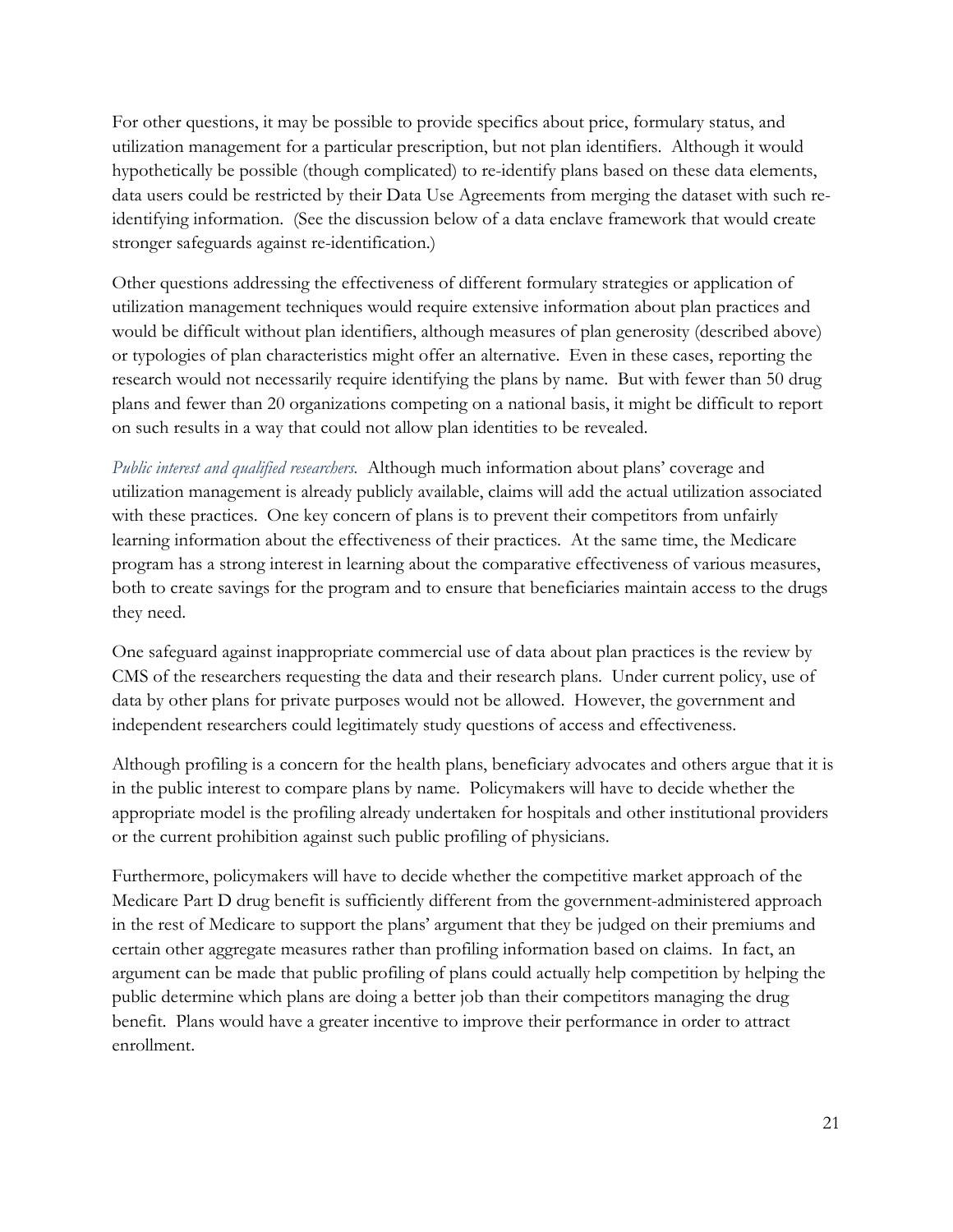*Study design.* Another key concern by plans is that claims data could be used to inaccurately draw conclusions or comparisons. ResDAC and CMS could use their oversight of study design to mitigate this concern as they do today with research based on Medicare claims, pointing out to researchers some of the key flaws in study design that are of concern.

Rebate data. Plans are clearly most concerned that release of drug claims data would set a precedent for the release of drug rebate data. Indeed, an understanding of plan rebates in connection with pharmacy prices is the only way to get a full picture of plans' actual costs for medications. However, CMS has a strong history of protecting drug rebate data in the Medicaid program based on the argument that revealing these proprietary data would eliminate discounts and thus actually cost the government money. Pharmaceutical companies provide information on their rebates to CMS as part of assuring that Medicaid is paying the best price they offer to any commercial clients. These data are very closely held by the agency, although by statute it is available to DHHS, the Government Accountability Office (GAO) and CBO for research that supports the purpose of conducting cost estimates for legislative proposals.

#### **ADDITIONAL APPROACHES TO ADDRESSING CONCERNS**

If concerns remain about the privacy of individuals or the secrecy of proprietary information, there are several steps that CMS could take to strengthen data security. Because the needs of the federal government for oversight and evaluation of the drug benefit take the highest priority, it is clear that CMS, congressional support agencies, and other federal agencies should obtain access to drug claims without the need for further steps. There should be no concern that federal agencies would conduct or publish research that would in any way jeopardize the interests of either individual beneficiaries or the plans that provide the drug benefit. The steps described in this section offer options to strengthen protections when data are released to non-government researchers.

Researcher education. In general, CMS requires researchers to obtain a review by an IRB or humansubject review committee. These review panels generally require a certain level of training for researchers in human subjects protection, such as completion of a web-based training module by NIH. However, this module is focused primarily on the collection of data (such as in surveys or clinical trials), not working with data that have already been collected (such as claims). CMS could require a similar level of training for individuals who want to use claims data. Training would include procedures for safeguarding data, the rules about what level of information can be published or disclosed, and the penalties for violating these rules. ResDAC currently offers training on some of these issues, but it is not required of researchers applying to use Medicare claims data.

Representing stakeholder interests on Privacy Board decisions. The CMS Privacy Board currently consists only of employees of the Department of Health and Human Services. Some stakeholders have suggested that inclusion of qualified outside stakeholders might increase confidence in the stakeholder community that CMS will not allow uses of the data that might threaten proprietary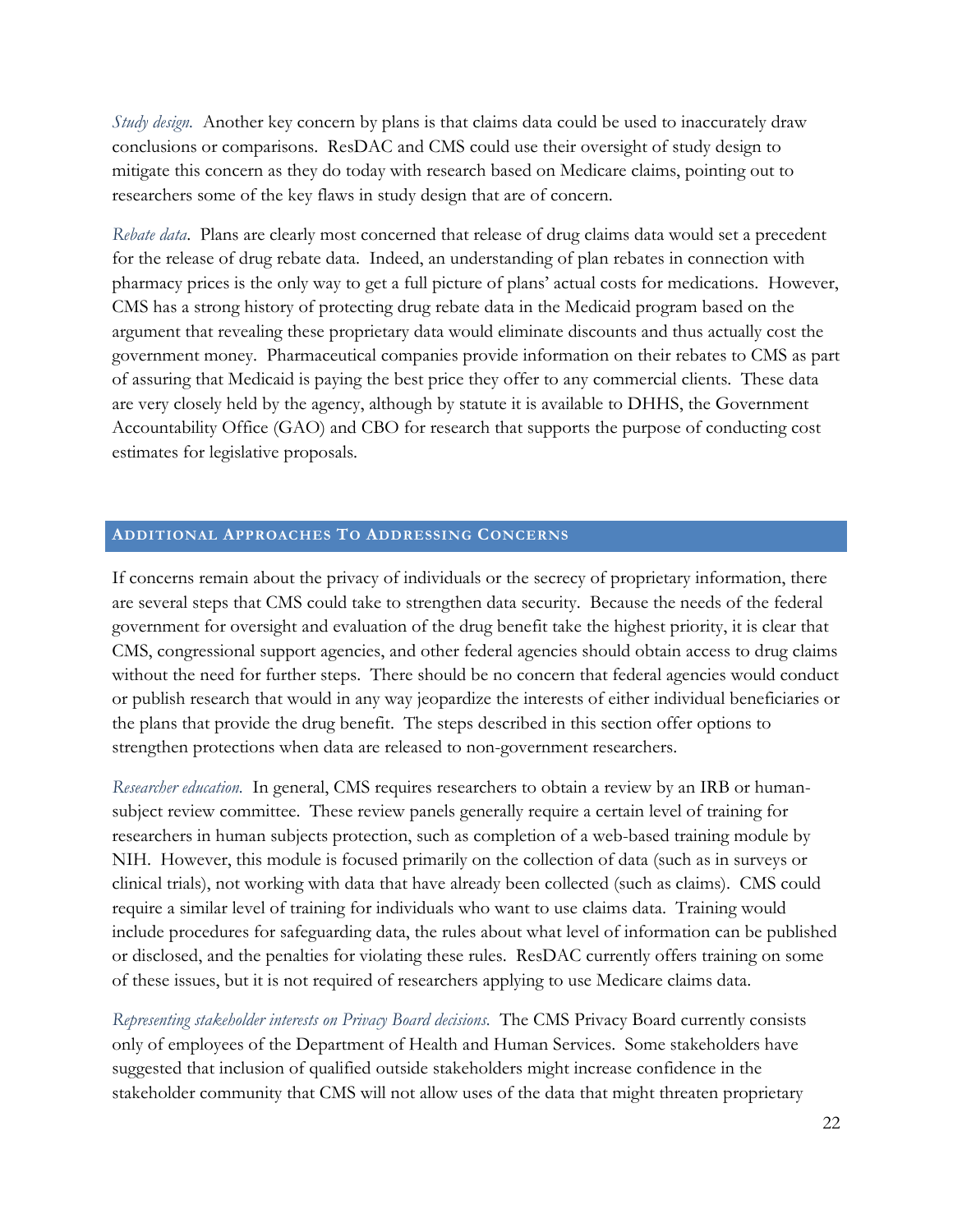concerns. Such a change would mark a significant departure from its current membership and would complicate the process considerably. It would also raise potential concerns that stakeholders might attempt to block legitimate research that might generate adverse results from their perspective.

User audits. One approach to stronger enforcement of the data protections outlined in the DUA would be to perform random audits of data users to investigate whether they are maintaining and using data appropriately. These audits could be targeted to the largest users of claims data, representing the highest disclosure vulnerabilities, or they could be truly random to encourage even smaller users to be vigilant about their data protections.

Increased sanctions. Although many researchers take the sanctions against inappropriate use of the data quite seriously, some have argued that increased sanctions could be another effective method for increasing data security. In effect, increasing sanctions might decrease the likelihood that someone will disclose data, while creating no increased burden on researchers who are already following the rules.<sup>15</sup>

Restrict access via data centers or a data enclave. Some federal agencies maintain datasets that they will not release on CD to external researchers, such as certain files from Census and MEPS that contain highly detailed and personal information. These agencies sometimes do allow use of some restricted datasets if researchers come to a designated facility to use the data. This system ensures that no data will leave the facility, but it is burdensome to researchers. There are only eight sites in the country where the restricted Census data are available, for example, creating access problems for many individuals with legitimate research interests.

An alternative approach uses secure remote access to create a similar level of protection while researchers use data from their own offices. For example, NORC currently maintains a data enclave for microdata data produced by the National Institute for Standards and Technology (NIST), the Ewing Marion Kauffman Foundation, and the Economic Research Service at the U.S. Department of Agriculture.<sup>16</sup> The data included are primarily from business surveys and include sensitive, proprietary information.

Once users have been approved for access to the data enclave, they log in via a secure internet connection. In this remote environment, users can use statistical and word-processing programs to work with the data and write up results, saving their work in their personal area of the data enclave. Users cannot transfer any information to their own computers without submitting that information for review, to ensure that it does not violate any of the disclosure guidelines for the dataset in question. Likewise, users can bring additional data into the secure environment only if they have it reviewed to ensure that they will not be able to inappropriately re-identify individuals or firms with

<sup>&</sup>lt;sup>15</sup> Committee on National Statistics, National Research Council. Improving Access to and Confidentiality of Research Data: Report of a Workshop. Christopher Mackie and Norman Bradburn, Editors; The National Academies Press, 2000. <sup>16</sup> For more information on NORC's data enclave, see http://dataenclave.norc.org/index.html.